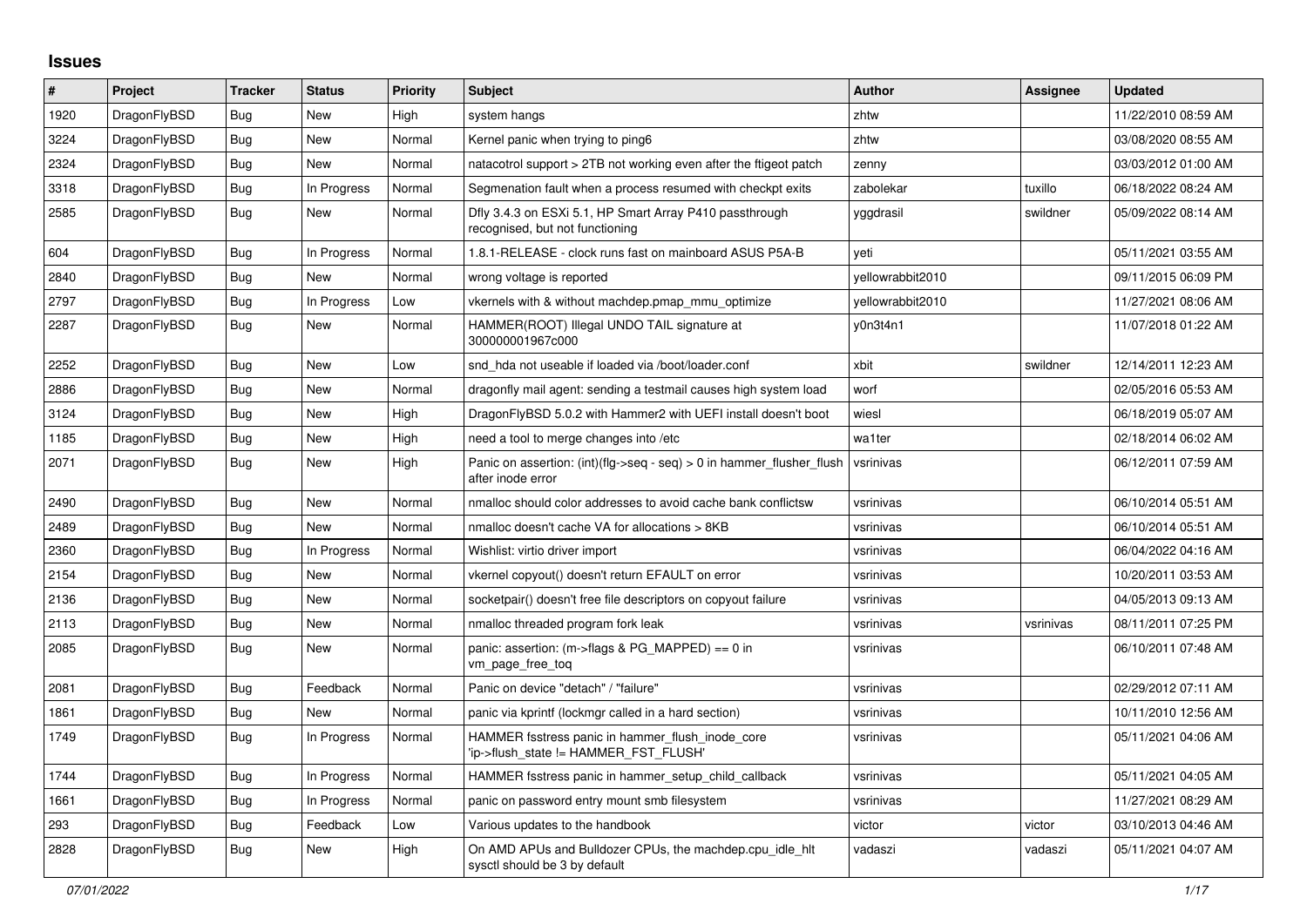| $\vert$ # | <b>Project</b> | <b>Tracker</b> | <b>Status</b> | <b>Priority</b> | <b>Subject</b>                                                                               | <b>Author</b> | Assignee | <b>Updated</b>      |
|-----------|----------------|----------------|---------------|-----------------|----------------------------------------------------------------------------------------------|---------------|----------|---------------------|
| 2638      | DragonFlyBSD   | Bug            | Feedback      | High            | Fix machdep.pmap mmu optimize                                                                | tuxillo       |          | 05/11/2021 04:07 AM |
| 2495      | DragonFlyBSD   | <b>Bug</b>     | New           | High            | DFBSD v3.3.0.960.g553fe7 - ocnt != 0" failed in<br>prop object release                       | tuxillo       |          | 05/31/2022 04:08 PM |
| 3314      | DragonFlyBSD   | Bug            | New           | Normal          | Bring virtio_console(4) from FreeBSD                                                         | tuxillo       | tuxillo  | 05/29/2022 08:24 AM |
| 3295      | DragonFlyBSD   | Bug            | In Progress   | Normal          | Adapt devel/libvirt for nvmm                                                                 | tuxillo       | tuxillo  | 11/03/2021 04:56 PM |
| 3196      | DragonFlyBSD   | <b>Bug</b>     | New           | Normal          | test issue after redmine upgrade (2)                                                         | tuxillo       |          | 07/05/2019 04:33 AM |
| 3157      | DragonFlyBSD   | Bug            | New           | Normal          | TP-Link UE300 not working in 5.2-RELEASE                                                     | tuxillo       |          | 11/15/2018 02:08 PM |
| 2647      | DragonFlyBSD   | Bug            | New           | Normal          | HAMMER panic on 3.6.0                                                                        | tuxillo       |          | 05/11/2021 03:54 AM |
| 2641      | DragonFlyBSD   | <b>Bug</b>     | <b>New</b>    | Normal          | Panic when loading natapci as module                                                         | tuxillo       |          | 05/11/2021 03:54 AM |
| 2630      | DragonFlyBSD   | <b>Bug</b>     | New           | Normal          | Bring in latest iconv fixes from FreeBSD10 as well as csmapper<br>updates                    | tuxillo       |          | 05/11/2021 03:54 AM |
| 2629      | DragonFlyBSD   | <b>Bug</b>     | New           | Normal          | Replace gcc44 with llvm34, clang34, and libc++                                               | tuxillo       |          | 06/02/2014 02:30 PM |
| 2556      | DragonFlyBSD   | <b>Bug</b>     | Feedback      | Normal          | DragonFly v3.5.0.81.gd3479 - Process signal weirdness                                        | tuxillo       |          | 12/17/2013 03:48 PM |
| 2498      | DragonFlyBSD   | Bug            | New           | Normal          | DFBSD v3.2.2-RELEASE - LIST_FIRST(&bp->b_dep) == NULL"<br>failed in vfs vmio release         | tuxillo       |          | 05/31/2022 04:09 PM |
| 2358      | DragonFlyBSD   | <b>Bug</b>     | In Progress   | Normal          | DFBSD v3.0.2.32.g928ca - panic: hammer: insufficient undo FIFO<br>space!                     | tuxillo       | tuxillo  | 05/10/2021 02:50 AM |
| 2351      | DragonFlyBSD   | <b>Bug</b>     | In Progress   | Normal          | DFBSD v3.1.0.579.g44ccf - Stuck during startup, random freezes                               | tuxillo       |          | 04/24/2012 08:21 AM |
| 2345      | DragonFlyBSD   | <b>Bug</b>     | In Progress   | Normal          | DFBSD v3.1.0.457.gd679f - NFS panic on diskless station                                      | tuxillo       |          | 04/07/2012 05:22 PM |
| 2283      | DragonFlyBSD   | <b>Bug</b>     | <b>New</b>    | Normal          | DFBSD DragonFly v2.13.0.957.g4f459 - pmap_release: page<br>should already be gone 0xc27120bc | tuxillo       |          | 01/23/2012 03:03 AM |
| 2282      | DragonFlyBSD   | <b>Bug</b>     | In Progress   | Normal          | gdb segfaults with certain corefiles                                                         | tuxillo       |          | 01/18/2012 04:40 PM |
| 2224      | DragonFlyBSD   | Bug            | <b>New</b>    | Normal          | v2.13.0.291.gaa7ec - Panic on fg while installing world                                      | tuxillo       |          | 11/18/2011 01:40 AM |
| 2171      | DragonFlyBSD   | Bug            | <b>New</b>    | Normal          | DFBSD v2.13.0.151.gdc8442 - panic: assertion "(*ptep &<br>(PG_MANAGED PG_V)) == PG_V"        | tuxillo       |          | 11/04/2011 05:06 PM |
| 2166      | DragonFlyBSD   | <b>Bug</b>     | New           | Normal          | DFBSD v2.13.0.109.g05b9d - Strange lockups                                                   | tuxillo       |          | 10/29/2011 11:20 AM |
| 2129      | DragonFlyBSD   | Bug            | New           | Normal          | DFBSD v2.11.0.661.gf9438 i386 - panic: lockmgr thrd sleep                                    | tuxillo       |          | 09/05/2011 09:49 AM |
| 2084      | DragonFlyBSD   | Bug            | New           | Normal          | DFBSD v2.11.0.242.g4d317 - panic: zone: entry not free                                       | tuxillo       |          | 07/03/2012 01:23 AM |
| 2078      | DragonFlyBSD   | <b>Bug</b>     | New           | Normal          | DFBSD i386 v2.11.0.201.g3ed2f - Panic during installworld into a<br>vn0 device               | tuxillo       |          | 05/19/2011 07:50 PM |
| 1959      | DragonFlyBSD   | Bug            | New           | Normal          | DFBSD v2.9.1.422.gc98f2 - Panic during boot - IPv6 and PF                                    | tuxillo       |          | 01/13/2011 03:37 AM |
| 1867      | DragonFlyBSD   | <b>Bug</b>     | <b>New</b>    | Normal          | it(4) motherboard and fan problems                                                           | tuxillo       |          | 07/08/2011 10:48 AM |
| 1332      | DragonFlyBSD   | <b>Bug</b>     | Feedback      | Normal          | DFBSD 2.2 - Booting usbcdrom/usbsticks on thinkpad hangs on<br>"BTX Halted"                  | tuxillo       |          | 05/11/2021 04:00 AM |
| 2636      | DragonFlyBSD   | Bug            | Feedback      | Low             | Add -x flag to iostat (a la solaris)                                                         | tuxillo       |          | 05/11/2021 04:07 AM |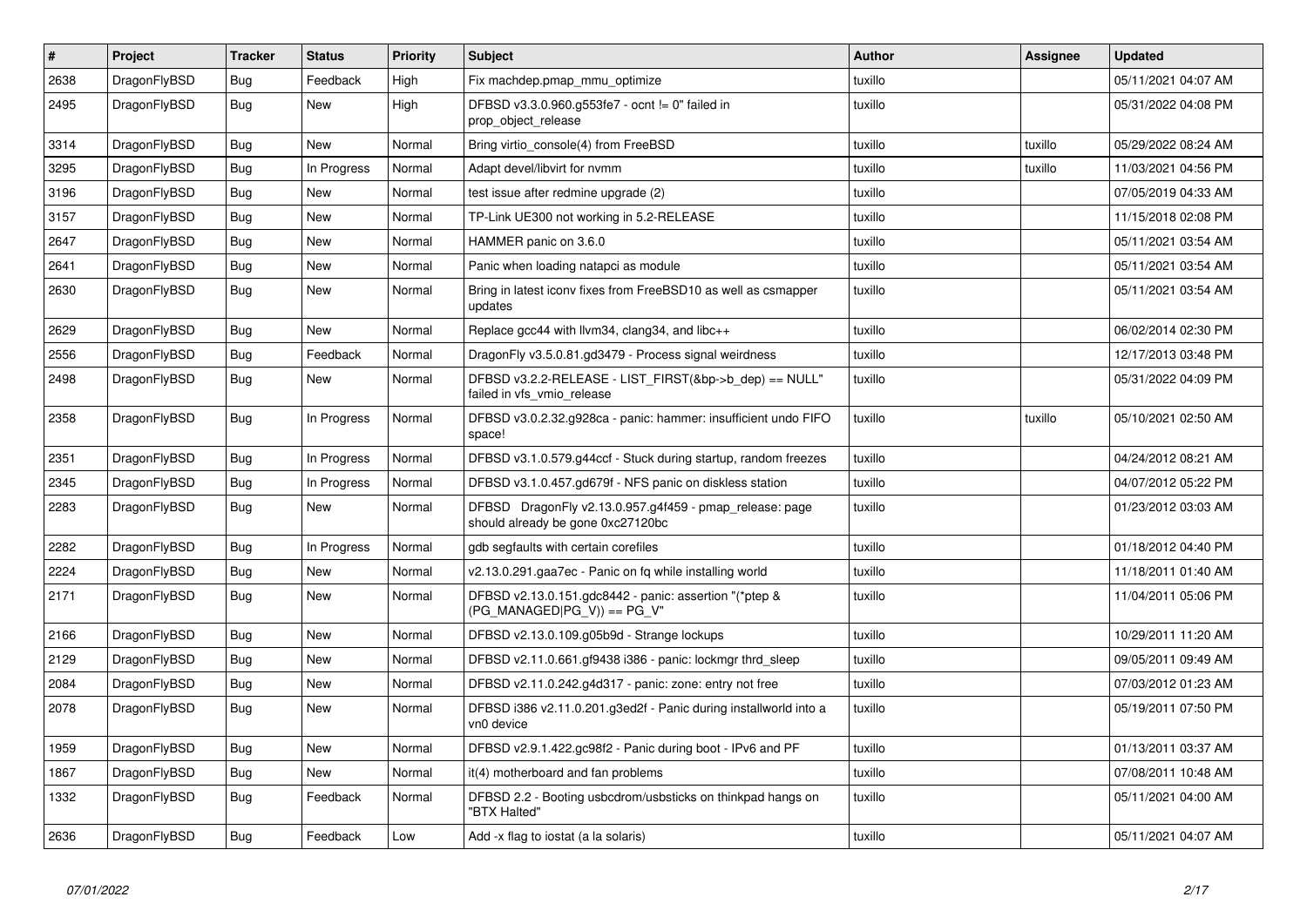| $\vert$ # | Project      | <b>Tracker</b> | <b>Status</b> | <b>Priority</b> | <b>Subject</b>                                                                                            | <b>Author</b>     | Assignee | <b>Updated</b>      |
|-----------|--------------|----------------|---------------|-----------------|-----------------------------------------------------------------------------------------------------------|-------------------|----------|---------------------|
| 2631      | DragonFlyBSD | Bug            | In Progress   | Low             | Verify library versioning current with full package build and switch it<br>on (after publishing packages) | tuxillo           |          | 05/11/2021 04:06 AM |
| 1819      | DragonFlyBSD | Bug            | In Progress   | Low             | truss - Major revamping task list                                                                         | tuxillo           | tuxillo  | 11/27/2021 08:45 AM |
| 2140      | DragonFlyBSD | <b>Bug</b>     | <b>New</b>    | High            | hammer io delallocate panic with 'duplicate entry' message                                                | ttw               |          | 10/07/2011 12:22 PM |
| 3231      | DragonFlyBSD | <b>Bug</b>     | New           | Normal          | wifi drops on 5.8                                                                                         | tse               |          | 04/06/2020 05:08 AM |
| 3225      | DragonFlyBSD | Bug            | <b>New</b>    | Normal          | nfsd freeze when using qemu                                                                               | tse               |          | 03/17/2020 11:52 AM |
| 3208      | DragonFlyBSD | Bug            | <b>New</b>    | Normal          | Crash related to nfsd                                                                                     | tse               |          | 06/11/2020 05:52 AM |
| 3199      | DragonFlyBSD | <b>Bug</b>     | <b>New</b>    | Normal          | PFS label not found panic                                                                                 | tse               |          | 08/21/2019 03:51 AM |
| 3197      | DragonFlyBSD | Bug            | <b>New</b>    | Normal          | DragonFly upgrades                                                                                        | tse               |          | 04/18/2020 04:18 PM |
| 3170      | DragonFlyBSD | Bug            | New           | Normal          | repeatable nfsd crash                                                                                     | tse               |          | 06/11/2020 05:52 AM |
| 806       | DragonFlyBSD | Bug            | Feedback      | Normal          | boot error on MacBook                                                                                     | tralamazza        |          | 06/04/2022 05:28 AM |
| 3319      | DragonFlyBSD | Bug            | New           | Normal          | setproctitle() calls can change effect of later setproctitle() calls                                      | tonyc             |          | 06/29/2022 06:10 PM |
| 3252      | DragonFlyBSD | Bug            | <b>New</b>    | Normal          | tcsetattr/tcgetattr set errno incorrectly on non-TTY                                                      | tonyc             |          | 10/26/2020 09:34 PM |
| 1579      | DragonFlyBSD | Bug            | Feedback      | Normal          | dfly 2.4.1 does not like HP DL360G4p and Smart Array 6400 with<br><b>MSA20</b>                            | tomaz.borstnar    | tuxillo  | 06/02/2014 02:44 PM |
| 1282      | DragonFlyBSD | <b>Bug</b>     | Feedback      | Normal          | panic (trap 12) when booting SMP kernel on Atom 330 (dual core)                                           | tomaz.borstnar    |          | 05/11/2021 04:00 AM |
| 2473      | DragonFlyBSD | <b>Bug</b>     | New           | Normal          | Kernel crash when trying to up the wpi0 device (Dfly<br>v3.3.0.758.g47388-DEVELOPMENT)                    | tomaz             |          | 02/24/2014 08:50 AM |
| 2930      | DragonFlyBSD | <b>Bug</b>     | <b>New</b>    | High            | 'objcache' causes panic during 'nfs_readdir'                                                              | tofergus          |          | 07/26/2016 01:09 PM |
| 2931      | DragonFlyBSD | Bug            | <b>New</b>    | Low             | gdb' of 'vkernel' unable to print backtrace                                                               | tofergus          |          | 07/26/2016 01:51 PM |
| 2812      | DragonFlyBSD | <b>Bug</b>     | <b>New</b>    | Normal          | Panic on Intel DE3815TYKHE                                                                                | tmorp             |          | 05/14/2015 03:14 PM |
| 3266      | DragonFlyBSD | <b>Bug</b>     | <b>New</b>    | High            | Filesystems broken due to "KKASSERT(count &<br>TOK COUNTMASK);"                                           | tkusumi           |          | 03/15/2021 01:21 PM |
| 3316      | DragonFlyBSD | <b>Bug</b>     | <b>New</b>    | Normal          | hammer2 dirent create() allows creating >1 dirents with the same<br>name                                  | tkusumi           |          | 06/05/2022 12:35 PM |
| 3312      | DragonFlyBSD | Submit         | <b>New</b>    | Normal          | hammer2: redundant chain modify after chain creation                                                      | tkusumi           |          | 05/15/2022 01:35 PM |
| 3269      | DragonFlyBSD | Bug            | In Progress   | Normal          | Is double-buffer'd buf still required by HAMMER2?                                                         | tkusumi           |          | 05/12/2021 04:09 PM |
| 3249      | DragonFlyBSD | Bug            | New           | Normal          | HAMMER2 fsync(2) not working properly                                                                     | tkusumi           |          | 09/21/2020 07:07 AM |
| 3246      | DragonFlyBSD | <b>Bug</b>     | <b>New</b>    | Normal          | HAMMER2 unable to handle ENOSPC properly                                                                  | tkusumi           |          | 09/04/2020 11:11 AM |
| 3184      | DragonFlyBSD | Bug            | New           | Normal          | tsleep(9) return value when PCATCH specified                                                              | tkusumi           |          | 04/03/2019 06:49 AM |
| 3142      | DragonFlyBSD | Submit         | New           | Normal          | lib/libdmsg: Unbreak using new API EVP CIPHER CTX new()                                                   | tkusumi           |          | 07/08/2018 04:18 AM |
| 2857      | DragonFlyBSD | <b>Bug</b>     | New           | Normal          | hammer stalls via bitcoin-qt                                                                              | tkusumi           |          | 11/30/2015 06:52 AM |
| 2459      | DragonFlyBSD | <b>Bug</b>     | Feedback      | Normal          | apic problems with HP Probook 4510s                                                                       | thowe             |          | 11/27/2021 08:22 AM |
| 2296      | DragonFlyBSD | Bug            | In Progress   | High            | panic: assertion "m->wire count > 0" failed                                                               | thomas.nikolajsen |          | 08/30/2012 06:09 AM |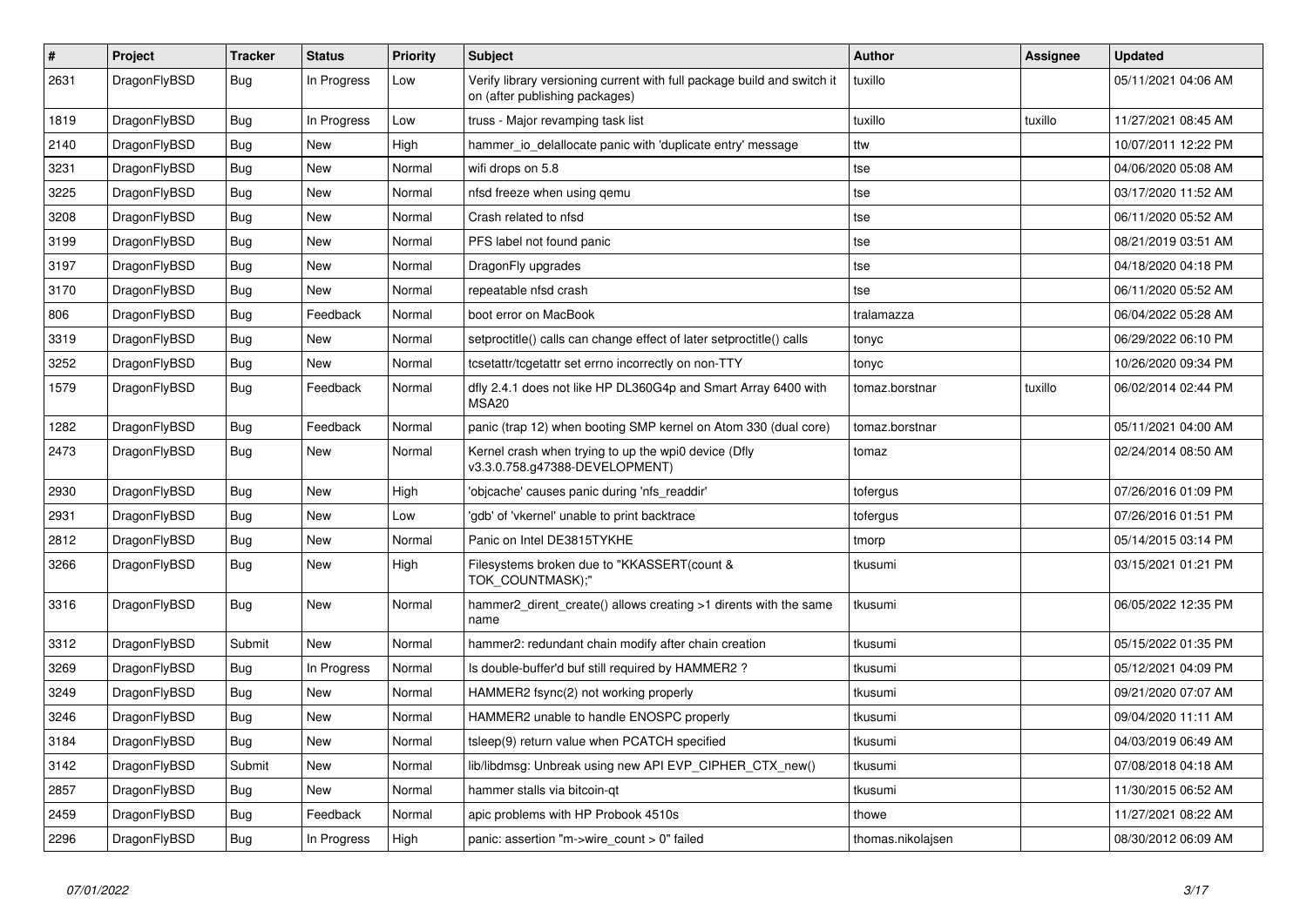| $\pmb{\#}$ | Project      | <b>Tracker</b> | <b>Status</b> | <b>Priority</b> | <b>Subject</b>                                                                                           | <b>Author</b>     | Assignee | <b>Updated</b>      |
|------------|--------------|----------------|---------------|-----------------|----------------------------------------------------------------------------------------------------------|-------------------|----------|---------------------|
| 2609       | DragonFlyBSD | Bug            | New           | Normal          | master: panic: assertion<br>"LWKT_TOKEN_HELD_ANY(vm_object_token(object))" failed in<br>swp_pager_lookup | thomas.nikolajsen |          | 11/28/2013 11:36 AM |
| 2436       | DragonFlyBSD | Bug            | New           | Normal          | panic: assertion "lp->lwp_qcpu == dd->cpuid" failed in<br>dfly_acquire_curproc                           | thomas.nikolaisen |          | 01/23/2013 11:07 AM |
| 1984       | DragonFlyBSD | Bug            | New           | Normal          | hammer mount fails after crash - HAMMER: FIFO record bad head<br>signature                               | thomas.nikolajsen |          | 03/08/2011 06:57 PM |
| 285        | DragonFlyBSD | <b>Bug</b>     | Feedback      | Low             | interrupt latency with re without ip address configured                                                  | thomas.nikolajsen |          | 02/20/2014 10:30 AM |
| 1127       | DragonFlyBSD | Bug            | Feedback      | Low             | cdrom drive not detected                                                                                 | tgr               | corecode | 01/15/2015 08:55 AM |
| 3113       | DragonFlyBSD | <b>Bug</b>     | In Progress   | Urgent          | Booting vKernel fails due being out of swap space                                                        | tcullen           |          | 05/11/2021 04:14 AM |
| 3135       | DragonFlyBSD | Submit         | New           | Normal          | Add EVFILT_RECV and EVFILT_SEND                                                                          | tautolog          |          | 05/25/2018 09:59 PM |
| 3036       | DragonFlyBSD | Bug            | New           | Normal          | panic in icmp_redirect_start() ASSERT_IN_NETISR(0)                                                       | tautolog          |          | 05/11/2017 07:27 PM |
| 2921       | DragonFlyBSD | Submit         | New           | Normal          | Allow moused to accept userland mouse events                                                             | tautolog          |          | 05/11/2021 04:08 AM |
| 3205       | DragonFlyBSD | <b>Bug</b>     | Feedback      | High            | Go compiler net test failing                                                                             | t dfbsd           | tuxillo  | 05/10/2021 02:45 AM |
| 2915       | DragonFlyBSD | Bug            | <b>New</b>    | High            | Hammer mirror-copy problem                                                                               | t dfbsd           |          | 08/25/2016 05:28 AM |
| 3217       | DragonFlyBSD | Bug            | <b>New</b>    | Normal          | rescue tools: make install fails if rescue folder doesn't exist                                          | t dfbsd           |          | 11/27/2019 08:16 PM |
| 2509       | DragonFlyBSD | Bug            | New           | Normal          | Redefinition of DIRBLKSIZ in restore(8)                                                                  | swildner          |          | 06/04/2022 04:40 AM |
| 1913       | DragonFlyBSD | Bug            | <b>New</b>    | Normal          | panic: assertion: ip->flush_state != HAMMER_FST_FLUSH in<br>hammer flush inode core                      | swildner          |          | 11/20/2010 05:27 PM |
| 1907       | DragonFlyBSD | Bug            | <b>New</b>    | Normal          | Hammer crash in hammer_flusher_flush()                                                                   | swildner          |          | 11/11/2010 05:07 AM |
| 243        | DragonFlyBSD | Bug            | Feedback      | Normal          | weird behavior in the shell                                                                              | swildner          |          | 05/31/2022 02:51 PM |
| 2082       | DragonFlyBSD | <b>Bug</b>     | New           | Normal          | dfbsd 2.10.1 amd64 - mc port build error with 'bmake bin-install'                                        | sun-doctor        |          | 05/25/2011 07:18 PM |
| 2020       | DragonFlyBSD | Bug            | New           | Low             | Port brcm80211 driver from Linux to DragonFly BSD                                                        | studer            |          | 03/05/2011 10:54 PM |
| 2055       | DragonFlyBSD | Bug            | New           | Normal          | $ssh + IPV6 + bridge \Rightarrow$ connection freezes                                                     | steve             |          | 04/24/2011 07:13 PM |
| 2004       | DragonFlyBSD | Bug            | New           | Normal          | LWKT WAIT IPIQ panic                                                                                     | steve             |          | 03/08/2011 05:46 PM |
| 3129       | DragonFlyBSD | <b>Bug</b>     | <b>New</b>    | High            | Kernel panic with 5.2.0 on A2SDi-4C-HLN4F                                                                | stateless         |          | 04/24/2018 12:50 AM |
| 2587       | DragonFlyBSD | <b>Bug</b>     | New           | Normal          | SATA DVD writer not detected by DragonFly                                                                | srussell          |          | 09/04/2020 08:55 AM |
| 2586       | DragonFlyBSD | Bug            | New           | Normal          | pf: "modulate" state seems problematic                                                                   | srussell          |          | 09/25/2013 07:36 PM |
| 2077       | DragonFlyBSD | Bug            | New           | Normal          | USB devices conflicting                                                                                  | srussell          |          | 05/17/2011 05:12 PM |
| 2936       | DragonFlyBSD | <b>Bug</b>     | New           | Normal          | loader.efi crashes while loading kernel                                                                  | spaceille         |          | 08/20/2016 06:17 AM |
| 1964       | DragonFlyBSD | Bug            | <b>New</b>    | Normal          | iwn (panic assertion : wlan assert serialized)                                                           | sjmm.ptr          | josepht  | 02/01/2011 12:57 PM |
| 2141       | DragonFlyBSD | <b>Bug</b>     | New           | Urgent          | loader and/or documentation broken                                                                       | sjg               |          | 01/20/2012 10:51 AM |
| 2061       | DragonFlyBSD | Bug            | New           | Normal          | USB keyboard boot panic                                                                                  | sjg               |          | 05/04/2012 12:20 AM |
| 1786       | DragonFlyBSD | Bug            | New           | Normal          | Calling NULL function pointer initiates panic loop                                                       | sjg               |          | 10/11/2010 05:28 PM |
| 1302       | DragonFlyBSD | Bug            | In Progress   | Normal          | Checkpoint regression?                                                                                   | sjg               | sjg      | 07/10/2013 05:22 PM |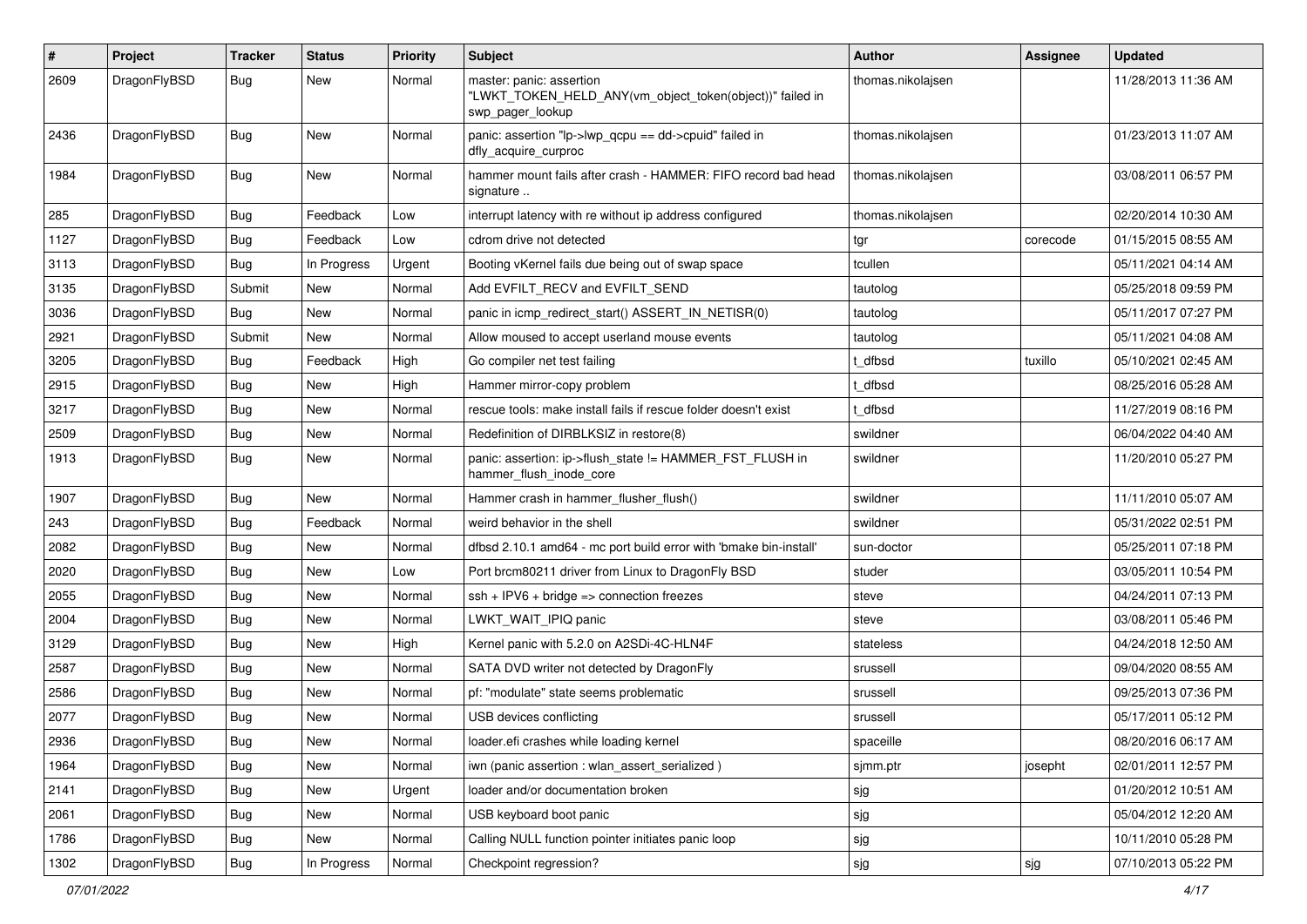| #    | Project      | <b>Tracker</b> | <b>Status</b> | <b>Priority</b> | <b>Subject</b>                                                                                  | Author     | Assignee | <b>Updated</b>      |
|------|--------------|----------------|---------------|-----------------|-------------------------------------------------------------------------------------------------|------------|----------|---------------------|
| 2891 | DragonFlyBSD | <b>Bug</b>     | <b>New</b>    | Normal          | Kernel panic in IEEE802.11 related code                                                         | shamaz     |          | 05/29/2016 05:49 PM |
| 2863 | DragonFlyBSD | <b>Bug</b>     | <b>New</b>    | Normal          | HAMMER synch tid is zero                                                                        | shamaz     |          | 12/12/2015 11:24 PM |
| 2820 | DragonFlyBSD | <b>Bug</b>     | <b>New</b>    | Normal          | TP-Link USB Wi-Fi adapter cannot be reattached to the system                                    | shamaz     |          | 05/22/2015 09:45 PM |
| 1961 | DragonFlyBSD | Bug            | <b>New</b>    | Normal          | Can't create dump from DDB                                                                      | shamaz     |          | 01/29/2011 09:02 PM |
| 1935 | DragonFlyBSD | <b>Bug</b>     | <b>New</b>    | Normal          | mouse does not work after switching between x and console                                       | shamaz     |          | 12/13/2010 10:06 AM |
| 1884 | DragonFlyBSD | Bug            | New           | Normal          | System completely freezes while listening music (devbuf: malloc<br>limit exceeded)              | shamaz     |          | 01/24/2011 05:00 PM |
| 2124 | DragonFlyBSD | <b>Bug</b>     | New           | Normal          | getty repeating too quickly on port /dev/ttyv0                                                  | sgeorge.ml |          | 09/01/2011 04:28 AM |
| 2396 | DragonFlyBSD | Bug            | Feedback      | High            | Latest 3.1 development version core dumps while destroying master<br><b>PFS</b>                 | sgeorge    |          | 01/23/2013 04:10 PM |
| 2347 | DragonFlyBSD | Bug            | Feedback      | High            | Hammer PFSes destroy does not give back full space allocated to<br><b>PFS</b>                   | sgeorge    |          | 07/19/2012 01:11 AM |
| 3160 | DragonFlyBSD | Submit         | In Progress   | Normal          | State the implementation difference in pkill/pgrep manual                                       | sevan      | tuxillo  | 06/03/2022 05:15 PM |
| 2933 | DragonFlyBSD | Submit         | New           | Normal          | Remove unix domain socket support from cat(1)                                                   | sevan      |          | 08/01/2016 08:10 PM |
| 2924 | DragonFlyBSD | Bug            | <b>New</b>    | Normal          | cat -v fails to tag characters in extended table with M- prefix with<br>some locales            | sevan      |          | 07/11/2016 07:18 AM |
| 2100 | DragonFlyBSD | <b>Bug</b>     | Feedback      | Normal          | devfs related panic                                                                             | sepherosa  | alexh    | 07/10/2011 02:29 PM |
| 2042 | DragonFlyBSD | <b>Bug</b>     | <b>New</b>    | Normal          | kernel panic, when run boot0cfg                                                                 | sepherosa  |          | 05/31/2022 03:01 PM |
| 1944 | DragonFlyBSD | <b>Bug</b>     | <b>New</b>    | Normal          | panic: backing_object 0xdea7b258 was somehow re-referenced<br>during collapse!                  | sepherosa  |          | 12/27/2010 02:06 AM |
| 2123 | DragonFlyBSD | <b>Bug</b>     | <b>New</b>    | Normal          | hammer is losing files                                                                          | schmir     |          | 08/30/2011 07:56 PM |
| 3047 | DragonFlyBSD | <b>Bug</b>     | New           | Normal          | HAMMER critical write error                                                                     | samuel     |          | 06/19/2019 09:50 AM |
| 2549 | DragonFlyBSD | Bug            | In Progress   | Normal          | netgraph7: Kernel page fault.                                                                   | russiane39 | nant     | 05/10/2013 11:20 PM |
| 2316 | DragonFlyBSD | <b>Bug</b>     | New           | Normal          | Ungraceful invalid password handling for adding a new user in the<br>installer                  | rune       |          | 04/27/2012 11:23 PM |
| 2423 | DragonFlyBSD | Bug            | New           | Urgent          | After multiple panics/locks, hitting KKASSERT in<br>hammer init cursor                          | rumcic     |          | 09/18/2012 02:28 AM |
| 2080 | DragonFlyBSD | <b>Bug</b>     | <b>New</b>    | Normal          | panic: lockmgr thrd_sleep: called from interrupt, ipi, or hard code<br>section                  | rumcic     |          | 05/30/2011 05:06 PM |
| 2072 | DragonFlyBSD | <b>Bug</b>     | <b>New</b>    | Normal          | Fatal trap 12: stopped at lwkt_send_ipiq3                                                       | rumcic     |          | 05/17/2011 04:12 AM |
| 1975 | DragonFlyBSD | Bug            | New           | Normal          | Applications seg fault in select() and poll()                                                   | rumcic     |          | 05/31/2022 02:58 PM |
| 1874 | DragonFlyBSD | <b>Bug</b>     | New           | Normal          | mpd listening on all IPs, accepting only on one                                                 | rumcic     |          | 05/08/2011 01:01 PM |
| 1873 | DragonFlyBSD | <b>Bug</b>     | New           | Normal          | Panic upon usb mouse detach and reattaching                                                     | rumcic     |          | 02/01/2011 09:53 AM |
| 1580 | DragonFlyBSD | <b>Bug</b>     | Feedback      | Normal          | Panic (Fatal trap 12: page fault while in kernel mode) while playing<br>with pf and netif names | rumcic     |          | 12/21/2018 01:21 AM |
| 1489 | DragonFlyBSD | <b>Bug</b>     | Feedback      | Normal          | panic: ufs_dirbad: bad dir                                                                      | rumcic     |          | 03/10/2013 04:34 AM |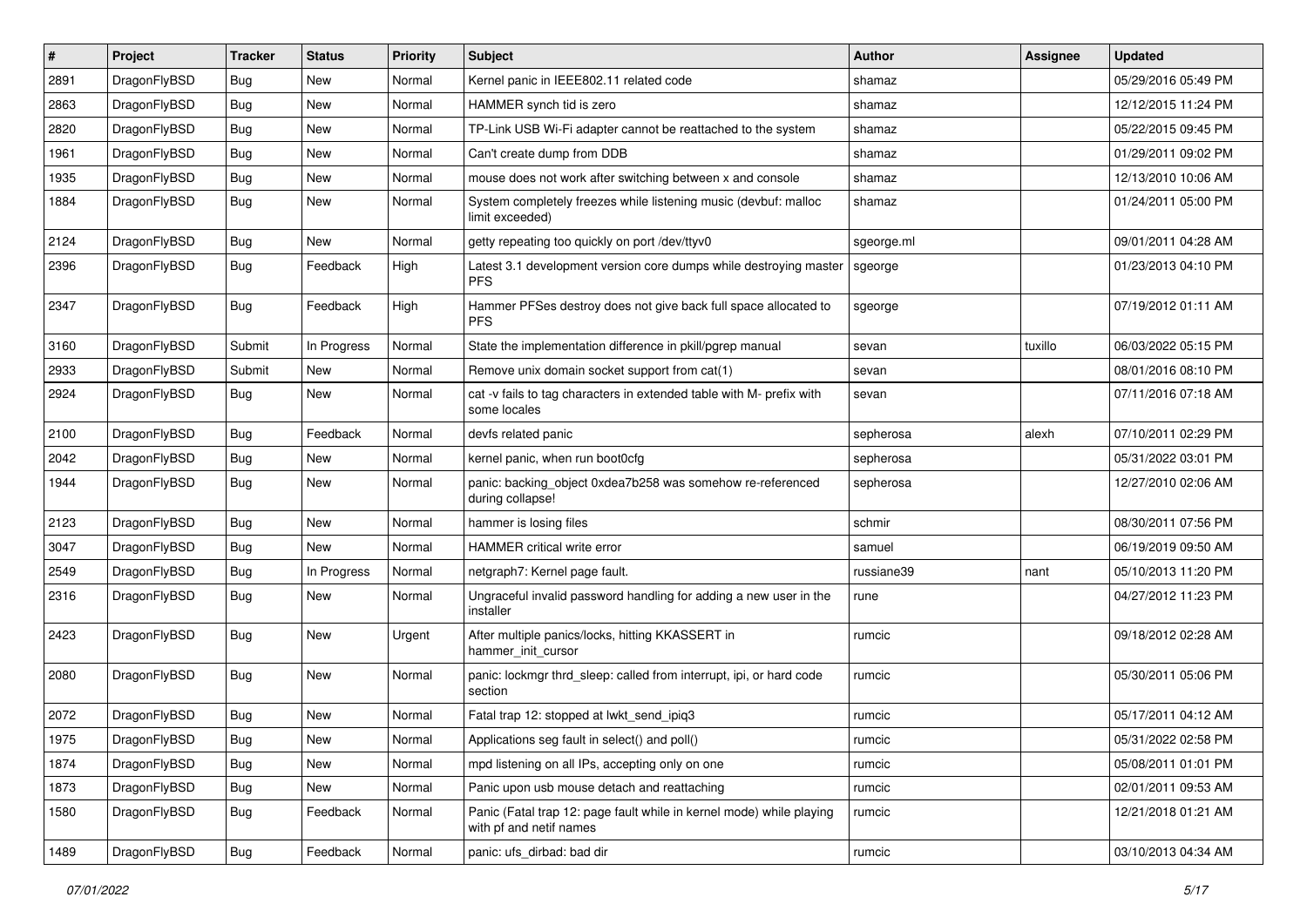| $\#$ | Project      | <b>Tracker</b> | <b>Status</b> | <b>Priority</b> | <b>Subject</b>                                                                                                                                                                                    | <b>Author</b> | <b>Assignee</b> | <b>Updated</b>      |
|------|--------------|----------------|---------------|-----------------|---------------------------------------------------------------------------------------------------------------------------------------------------------------------------------------------------|---------------|-----------------|---------------------|
| 1250 | DragonFlyBSD | Bug            | Feedback      | Normal          | Panic upon plugging an USB flash drive into the machine                                                                                                                                           | rumcic        |                 | 03/10/2013 05:17 AM |
| 1249 | DragonFlyBSD | Bug            | Feedback      | Normal          | panic: ffs vfree: freeing free inode                                                                                                                                                              | rumcic        |                 | 03/10/2013 05:13 AM |
| 1218 | DragonFlyBSD | Bug            | In Progress   | Normal          | panic: assertion: $error == 0$ in hammer_start_transaction                                                                                                                                        | rumcic        |                 | 05/11/2021 04:00 AM |
| 1192 | DragonFlyBSD | Submit         | New           | Normal          | KKASSERTs in sys/kern/uipc_{msg,socket}.c are too strict                                                                                                                                          | rumcic        |                 | 05/11/2021 04:07 AM |
| 998  | DragonFlyBSD | Bug            | In Progress   | Normal          | Unconfiguring a vn while it is mounted                                                                                                                                                            | rumcic        | tuxillo         | 05/11/2021 04:00 AM |
| 2887 | DragonFlyBSD | Bug            | New           | Low             | Missing extattr_namespace_to_string and<br>extattr string to namespace functions                                                                                                                  | rubenk        |                 | 02/06/2016 05:09 AM |
| 3141 | DragonFlyBSD | Bug            | <b>New</b>    | Normal          | dhclient blocks boot process                                                                                                                                                                      | rowo          |                 | 12/16/2018 11:01 AM |
| 2738 | DragonFlyBSD | Bug            | <b>New</b>    | Normal          | Hammer: Strange behavior when trying to recover old version of<br>moved file                                                                                                                      | roland        |                 | 11/20/2014 08:02 AM |
| 2626 | DragonFlyBSD | <b>Bug</b>     | <b>New</b>    | Normal          | iwn driver drops with error: "firmware error 'iwn intr: fatal firmware<br>error"                                                                                                                  | rodyaj        |                 | 01/09/2014 05:50 AM |
| 600  | DragonFlyBSD | <b>Bug</b>     | <b>New</b>    | Low             | /sys/libkern/karc4random                                                                                                                                                                          | robin_carey5  | profmakx        | 01/19/2015 03:07 AM |
| 2430 | DragonFlyBSD | Bug            | <b>New</b>    | Normal          | Alternate Password Hash method                                                                                                                                                                    | robin.carey1  |                 | 10/07/2012 06:28 AM |
| 2138 | DragonFlyBSD | <b>Bug</b>     | <b>New</b>    | Normal          | > 100% CPU usage                                                                                                                                                                                  | robin.carey1  |                 | 09/26/2011 12:20 PM |
| 1836 | DragonFlyBSD | <b>Bug</b>     | <b>New</b>    | Normal          | Incorrect TCP checksum show up in tcpdump                                                                                                                                                         | robgar1       |                 | 05/15/2022 11:22 AM |
| 2822 | DragonFlyBSD | <b>Bug</b>     | <b>New</b>    | Normal          | USB 3.0 stick throws "reading primary partition table: error<br>accessing offset 000[] for 152" error, while the stick works on any<br>other OS I tested                                          | revuwa        | profmakx        | 06/29/2015 05:56 AM |
| 2675 | DragonFlyBSD | Bug            | <b>New</b>    | Low             | Ultimate N WiFi Link 5300 get iwn_intr: fatal firmware error on 5GHz                                                                                                                              | revuwa        |                 | 05/11/2021 04:07 AM |
| 3313 | DragonFlyBSD | Bug            | New           | Normal          | Can't boot from my live USB at all. The kernel loading process<br>hangs.                                                                                                                          | rempas        |                 | 06/03/2022 12:16 AM |
| 1560 | DragonFlyBSD | <b>Bug</b>     | Feedback      | Normal          | Unable to modify partition table on ThinkPad T61p during install                                                                                                                                  | rehsack       |                 | 01/15/2015 08:57 AM |
| 2371 | DragonFlyBSD | Bug            | <b>New</b>    | Normal          | Timezone problem with America/Sao Paulo                                                                                                                                                           | raitech       |                 | 05/17/2012 01:42 PM |
| 1942 | DragonFlyBSD | <b>Bug</b>     | <b>New</b>    | Normal          | locking against myself in getcacheblk()?                                                                                                                                                          | qhwt.dfly     |                 | 05/31/2022 02:15 PM |
| 1917 | DragonFlyBSD | Bug            | <b>New</b>    | Normal          | panic: assertion: (RB_EMPTY(&ip->rec_tree) && (ip->flags &<br>HAMMER_INODE_XDIRTY) == 0)    (!RB_EMPTY(&ip->rec_tree)<br>&& (ip->flags & HAMMER_INODE_XDIRTY) != 0) in<br>hammer flush inode done | qhwt.dfly     |                 | 11/24/2010 03:23 AM |
| 1876 | DragonFlyBSD | Bug            | <b>New</b>    | Normal          | devfs in jail + logging out from console(ttyv1+) -> panic                                                                                                                                         | qhwt.dfly     | tuxillo         | 05/31/2022 03:24 PM |
| 1577 | DragonFlyBSD | Bug            | Feedback      | Normal          | panic: assertion: leaf->base.obj id == ip->obj id in<br>hammer_ip_delete_range                                                                                                                    | qhwt+dfly     |                 | 05/11/2021 04:01 AM |
| 1387 | DragonFlyBSD | Bug            | Feedback      | Normal          | zero-size malloc and ps: kvm getprocs: Bad address                                                                                                                                                | qhwt+dfly     |                 | 05/11/2021 04:00 AM |
| 1368 | DragonFlyBSD | Bug            | In Progress   | Normal          | suspend signal race?                                                                                                                                                                              | qhwt+dfly     |                 | 05/11/2021 03:51 AM |
| 570  | DragonFlyBSD | <b>Bug</b>     | Feedback      | Normal          | 1.8.x: ACPI problems                                                                                                                                                                              | qhwt+dfly     |                 | 06/02/2014 03:45 AM |
| 3245 | DragonFlyBSD | <b>Bug</b>     | <b>New</b>    | Normal          | panic: free: guard1x fail, i915 load from loader.conf                                                                                                                                             | polachok      |                 | 08/21/2020 10:36 AM |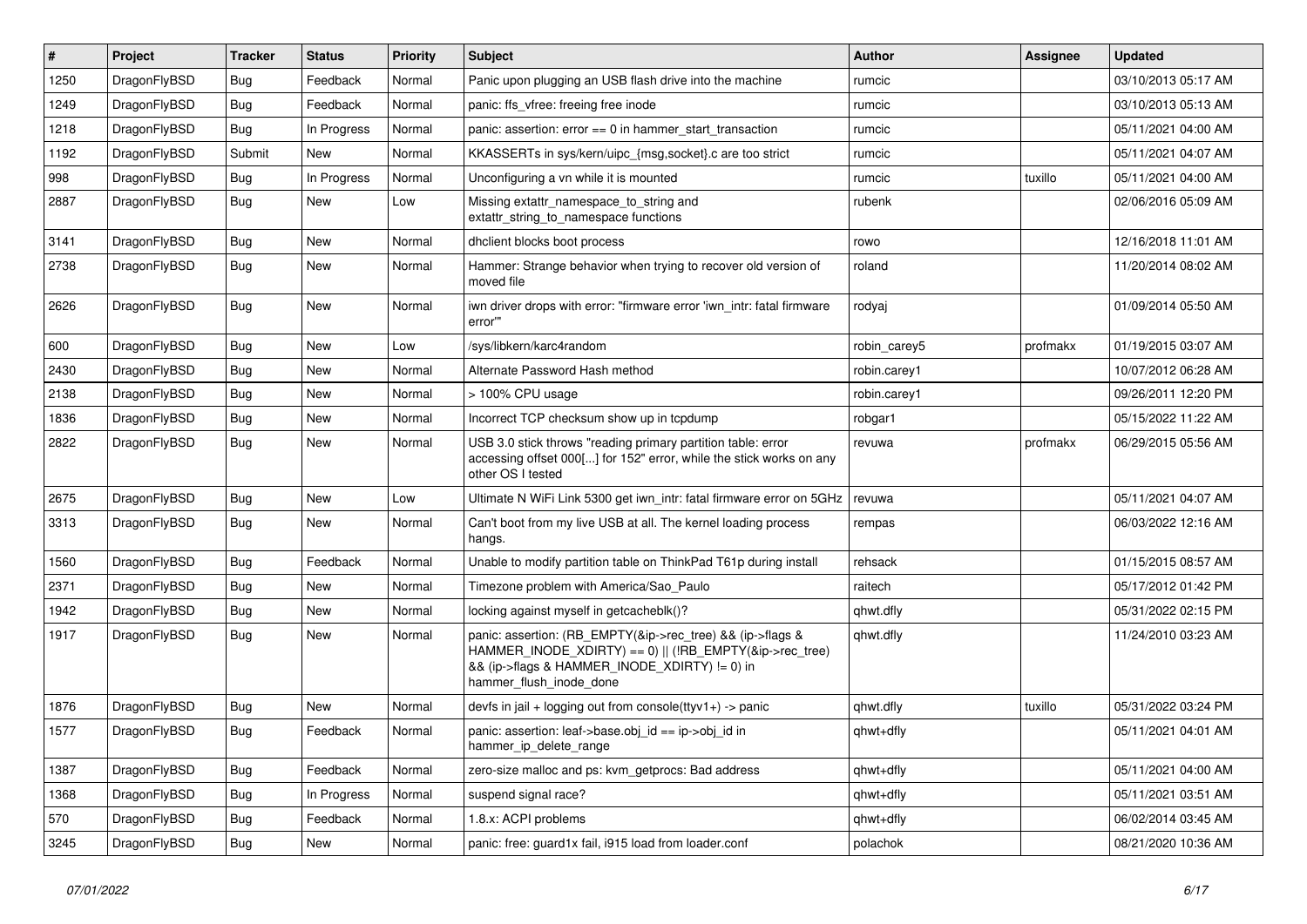| $\sharp$ | Project      | <b>Tracker</b> | <b>Status</b> | <b>Priority</b> | Subject                                                                                                        | Author   | Assignee | <b>Updated</b>      |
|----------|--------------|----------------|---------------|-----------------|----------------------------------------------------------------------------------------------------------------|----------|----------|---------------------|
| 1101     | DragonFlyBSD | <b>Bug</b>     | Feedback      | Normal          | ohci related panic                                                                                             | polachok |          | 05/11/2021 04:00 AM |
| 2496     | DragonFlyBSD | <b>Bug</b>     | New           | Normal          | NTFS malloc limit exceeded                                                                                     | plasmob  | tuxillo  | 02/19/2013 08:47 AM |
| 3302     | DragonFlyBSD | <b>Bug</b>     | New           | Normal          | Will not boot on System76 Lemur Pro (lemp10)                                                                   | piecuch  |          | 11/03/2021 10:21 AM |
| 3298     | DragonFlyBSD | <b>Bug</b>     | New           | Normal          | Running "w" and having logged in via XDM through VNC, "w" prints<br>an extra error message                     | piecuch  |          | 10/25/2021 09:16 AM |
| 3239     | DragonFlyBSD | <b>Bug</b>     | New           | Normal          | unable to SIGKILL glitched emacs                                                                               | piecuch  |          | 05/26/2020 03:30 AM |
| 3238     | DragonFlyBSD | <b>Bug</b>     | New           | Normal          | race conditions when printing from vkernel console                                                             | piecuch  |          | 05/19/2020 02:50 PM |
| 2547     | DragonFlyBSD | <b>Bug</b>     | New           | High            | crashed while doing a dry run of pkg_rolling-replace                                                           | phma     |          | 04/18/2013 10:40 PM |
| 3247     | DragonFlyBSD | <b>Bug</b>     | New           | Normal          | Kernel panic doing nothing much                                                                                | phma     |          | 09/12/2020 11:40 PM |
| 2816     | DragonFlyBSD | <b>Bug</b>     | <b>New</b>    | Normal          | A multitasking process being debugged can get stuck                                                            | phma     |          | 05/19/2015 03:57 AM |
| 2611     | DragonFlyBSD | <b>Bug</b>     | New           | Normal          | Change in IP address results in network not working                                                            | phma     |          | 12/05/2013 07:55 PM |
| 2557     | DragonFlyBSD | <b>Bug</b>     | <b>New</b>    | Normal          | stock 3.4.1 kernel halts during booting if dm and dm_target_crypt<br>are loaded and RAID controller is present | phma     |          | 05/12/2013 10:38 PM |
| 2389     | DragonFlyBSD | <b>Bug</b>     | New           | Normal          | computer crashed while listing processes                                                                       | phma     |          | 06/18/2012 02:49 PM |
| 2387     | DragonFlyBSD | <b>Bug</b>     | New           | Normal          | hammer ignores -t during dedup                                                                                 | phma     |          | 06/17/2012 12:30 PM |
| 2331     | DragonFlyBSD | <b>Bug</b>     | <b>New</b>    | Normal          | reading mouse mode from unopen file descriptor hangs mouse<br>driver                                           | phma     |          | 03/14/2012 09:43 AM |
| 2311     | DragonFlyBSD | <b>Bug</b>     | <b>New</b>    | Normal          | Xorg crash having something to do with drm                                                                     | phma     |          | 02/22/2012 09:59 AM |
| 2306     | DragonFlyBSD | <b>Bug</b>     | New           | Normal          | a crash starts the kernel debugger in text mode, but just reboots in X                                         | phma     |          | 02/11/2012 08:02 PM |
| 1559     | DragonFlyBSD | <b>Bug</b>     | New           | Normal          | kernel trap                                                                                                    | phma     |          | 11/27/2021 08:43 AM |
| 2552     | DragonFlyBSD | <b>Bug</b>     | New           | Low             | hammer recovery should indicate progress                                                                       | phma     |          | 05/03/2013 12:13 AM |
| 1990     | DragonFlyBSD | <b>Bug</b>     | New           | Normal          | /mnt too large to mount                                                                                        | peur.neu |          | 02/16/2011 11:24 PM |
| 1951     | DragonFlyBSD | <b>Bug</b>     | New           | Normal          | dma_timeouts at phyaddr on a good hdd                                                                          | peur.neu |          | 01/04/2011 07:12 AM |
| 1943     | DragonFlyBSD | <b>Bug</b>     | <b>New</b>    | Normal          | hammer assertion panic                                                                                         | peter    |          | 12/27/2010 12:45 AM |
| 3226     | DragonFlyBSD | <b>Bug</b>     | New           | Normal          | Xorg freezes in vm: thread stuck in "objtrm1"                                                                  | peeter   |          | 04/08/2020 02:10 AM |
| 2970     | DragonFlyBSD | Bug            | New           | Normal          | kernel 4.7: "Is -l" causes panic on UDF filesystem: "bgetvp -<br>overlapping buffer"                           | peeter   |          | 12/21/2016 02:46 AM |
| 599      | DragonFlyBSD | Bug            | <b>New</b>    | Urgent          | 1.9.0 reproducable panic                                                                                       | pavalos  |          | 12/22/2010 01:08 AM |
| 2898     | DragonFlyBSD | <b>Bug</b>     | New           | Normal          | <b>HAMMER</b> panic                                                                                            | pavalos  |          | 11/03/2018 07:05 AM |
| 2526     | DragonFlyBSD | <b>Bug</b>     | New           | Normal          | hammer cleanup doesn't run on first day of DST                                                                 | pavalos  |          | 10/18/2016 05:28 PM |
| 2248     | DragonFlyBSD | <b>Bug</b>     | <b>New</b>    | Normal          | sysctl panic                                                                                                   | pavalos  |          | 11/23/2011 06:23 PM |
| 2199     | DragonFlyBSD | <b>Bug</b>     | New           | Normal          | screen segfaults if utmpx isn't present                                                                        | pavalos  |          | 11/15/2011 10:52 PM |
| 2099     | DragonFlyBSD | <b>Bug</b>     | New           | Normal          | page fault panic in vm system                                                                                  | pavalos  |          | 07/10/2011 08:51 AM |
| 2048     | DragonFlyBSD | <b>Bug</b>     | New           | Normal          | panic: ffs_sync: rofs mod                                                                                      | pavalos  |          | 04/12/2011 05:45 AM |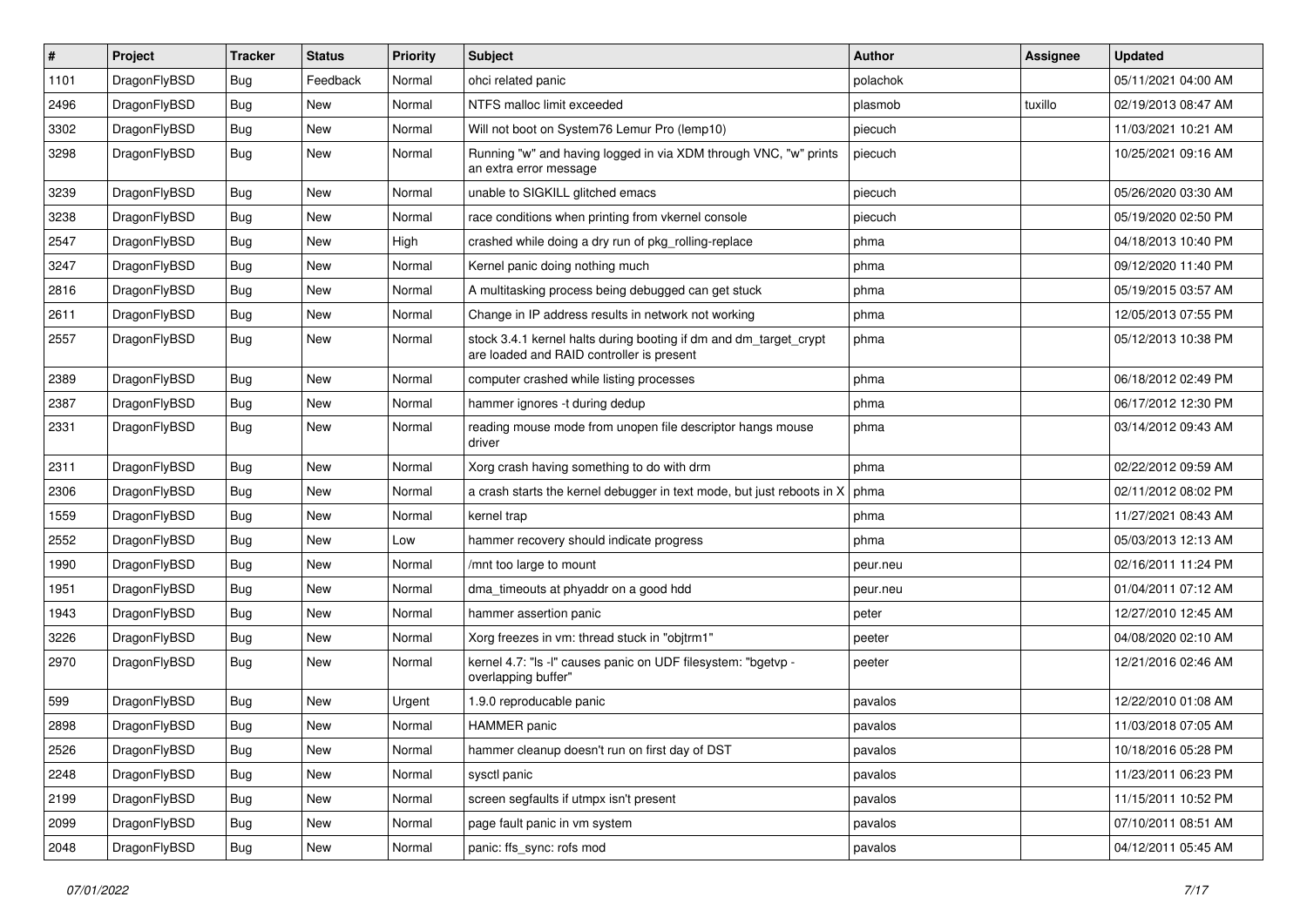| #    | Project      | <b>Tracker</b> | <b>Status</b> | <b>Priority</b> | Subject                                                                                                            | Author                 | Assignee  | <b>Updated</b>      |
|------|--------------|----------------|---------------|-----------------|--------------------------------------------------------------------------------------------------------------------|------------------------|-----------|---------------------|
| 2008 | DragonFlyBSD | <b>Bug</b>     | New           | Normal          | lwkt setcpu remote: td->td flags 00800621 console flood                                                            | pavalos                |           | 03/06/2011 09:37 PM |
| 1969 | DragonFlyBSD | <b>Bug</b>     | New           | Normal          | pf-related network problem                                                                                         | pavalos                | lentferj  | 02/01/2011 06:57 PM |
| 1949 | DragonFlyBSD | <b>Bug</b>     | New           | Normal          | iwn panic                                                                                                          | pavalos                |           | 01/30/2011 03:21 AM |
| 1946 | DragonFlyBSD | <b>Bug</b>     | New           | Normal          | ieee80211 panic                                                                                                    | pavalos                | josepht   | 01/27/2011 06:00 PM |
| 1769 | DragonFlyBSD | <b>Bug</b>     | <b>New</b>    | Normal          | panic: assertion: _tp->tt_msg->tt_cpuid == mycpuid in<br>tcp callout active                                        | pavalos                | sjg       | 05/15/2022 11:07 AM |
| 2117 | DragonFlyBSD | <b>Bug</b>     | <b>New</b>    | High            | ACPI and/or bce(4) problem with 2.11.0.673.g0d557 on HP DL380<br>G <sub>6</sub>                                    | pauska                 |           | 08/22/2011 10:15 AM |
| 2874 | DragonFlyBSD | <b>Bug</b>     | New           | Normal          | make world DESTDIR=/emptydir fails                                                                                 | pascii                 |           | 12/25/2015 07:04 AM |
| 3107 | DragonFlyBSD | Bug            | New           | Low             | ACPI interrupt storm when loading i915 on Lenovo T460                                                              | oyvinht                |           | 07/15/2020 07:01 AM |
| 3152 | DragonFlyBSD | <b>Bug</b>     | Feedback      | Normal          | Console's size in ttyv0 and single user mode is sticking to 80x25,<br>while ttyv1 can make use of the whole screen | overtime               |           | 02/24/2019 01:08 AM |
| 2802 | DragonFlyBSD | <b>Bug</b>     | New           | Normal          | USB Wifi urtwn0 crash from cd boot                                                                                 | opvalues               |           | 03/10/2015 01:07 AM |
| 2799 | DragonFlyBSD | <b>Bug</b>     | New           | Normal          | Fatal trap 12 caused by moused(8) -p/dev/cual0                                                                     | opvalues               |           | 03/04/2015 11:01 PM |
| 3052 | DragonFlyBSD | Bug            | New           | Normal          | panic DragonFly v4.8.1-RELEASE by mounting a malformed NTFS<br>image [64.000]                                      | open.source@ribose.com |           | 08/14/2017 03:22 AM |
| 3051 | DragonFlyBSD | <b>Bug</b>     | New           | Normal          | panic DragonFly v4.8.1-RELEASE by mounting a malformed NTFS<br>image [12.000]                                      | open.source@ribose.com |           | 08/14/2017 03:20 AM |
| 3049 | DragonFlyBSD | <b>Bug</b>     | <b>New</b>    | Normal          | panic DragonFly v4.8.1-RELEASE by mounting a malformed<br>msdosfs image [12.128]                                   | open.source@ribose.com |           | 08/14/2017 02:53 AM |
| 2622 | DragonFlyBSD | <b>Bug</b>     | New           | Normal          | VAIO FIT15E fn keys support                                                                                        | nonsolosoft            |           | 12/31/2013 01:31 AM |
| 2621 | DragonFlyBSD | <b>Bug</b>     | New           | Normal          | core dump using cdrom                                                                                              | nonsolosoft            |           | 12/27/2013 12:43 AM |
| 2412 | DragonFlyBSD | <b>Bug</b>     | <b>New</b>    | Normal          | wlan0 fails to get address via dhclient                                                                            | nonsolosoft            |           | 08/30/2012 05:55 AM |
| 2182 | DragonFlyBSD | <b>Bug</b>     | <b>New</b>    | Normal          | if msk PHY FIFO underrun/overflow                                                                                  | nonsolosoft            |           | 09/03/2012 06:39 AM |
| 1193 | DragonFlyBSD | <b>Bug</b>     | New           | Normal          | kernel doesn't recognize cdrom drive                                                                               | nonsolosoft            |           | 01/25/2014 09:11 PM |
| 3215 | DragonFlyBSD | <b>Bug</b>     | New           | Normal          | Hang in tcdrain(3) after write(3)                                                                                  | noloader               |           | 11/25/2019 03:08 PM |
| 2098 | DragonFlyBSD | Submit         | New           | Normal          | [PATCH] correct ath man page example<br>(/usr/src/share/man/man4/ath.4)                                            | nobody                 |           | 11/15/2011 12:27 AM |
| 2958 | DragonFlyBSD | <b>Bug</b>     | Feedback      | Normal          | Hammer FS dies during pruning after massive write load                                                             | neilb                  |           | 10/11/2016 04:20 AM |
| 2957 | DragonFlyBSD | <b>Bug</b>     | Feedback      | Normal          | swapoff -a followed by swapon -a doesn't give your swap back                                                       | neilb                  |           | 10/09/2016 04:17 AM |
| 2104 | DragonFlyBSD | <b>Bug</b>     | New           | Normal          | network configuration seg. fault on install CD                                                                     | navratil               |           | 07/26/2011 07:55 AM |
| 679  | DragonFlyBSD | <b>Bug</b>     | New           | Low             | Netgraph backward compatibility for old *LEN constants                                                             | nant                   | nant      | 02/18/2014 05:45 AM |
| 1144 | DragonFlyBSD | <b>Bug</b>     | Feedback      | Normal          | Incorrect clock under KVM                                                                                          | msylvan                |           | 03/09/2013 01:17 PM |
| 168  | DragonFlyBSD | <b>Bug</b>     | In Progress   | Normal          | Livelocked limit engaged while trying to setup IPW wireless                                                        | mschacht               | sepherosa | 05/11/2021 04:05 AM |
| 3218 | DragonFlyBSD | <b>Bug</b>     | New           | Normal          | Kernel panics are not sent to comconsole when booted over EFI                                                      | mqudsi                 |           | 12/02/2019 08:52 PM |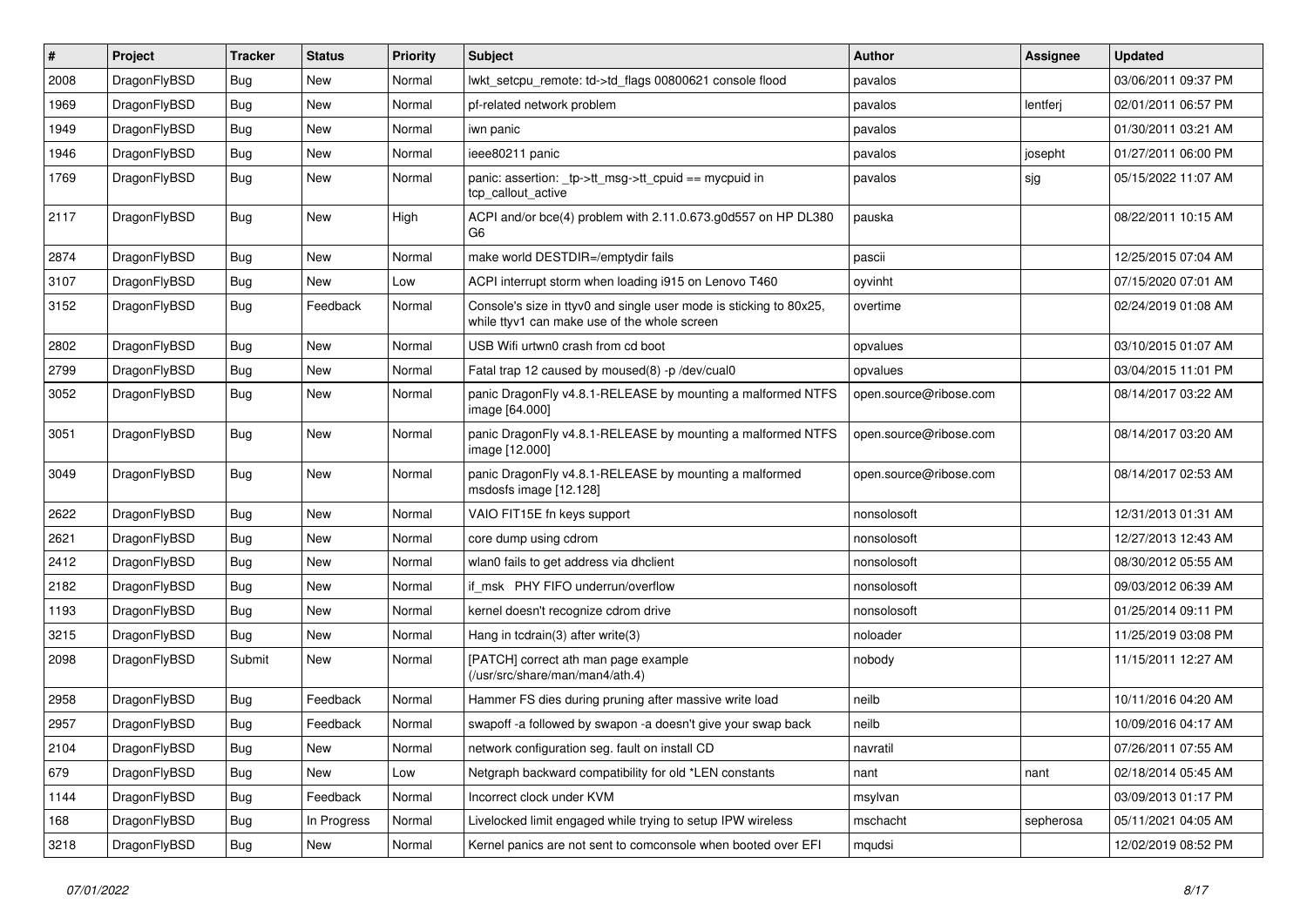| $\sharp$ | Project      | <b>Tracker</b> | <b>Status</b> | <b>Priority</b> | Subject                                                                                                 | <b>Author</b> | Assignee  | <b>Updated</b>      |
|----------|--------------|----------------|---------------|-----------------|---------------------------------------------------------------------------------------------------------|---------------|-----------|---------------------|
| 3111     | DragonFlyBSD | Bug            | In Progress   | High            | Mouse lags every second heavily under X11                                                               | mneumann      |           | 12/12/2017 09:46 PM |
| 3317     | DragonFlyBSD | Bug            | In Progress   | Normal          | Network vtnet0 not working on Hetzner cloud                                                             | mneumann      |           | 06/18/2022 03:55 AM |
| 3235     | DragonFlyBSD | <b>Bug</b>     | New           | Normal          | Kernel panic in devfs vnops.c                                                                           | mneumann      |           | 04/28/2020 07:00 AM |
| 3222     | DragonFlyBSD | <b>Bug</b>     | New           | Normal          | gcc - undefined reference to '__atomic_load' (missing libatomic?)                                       | mneumann      |           | 02/08/2020 02:45 AM |
| 2972     | DragonFlyBSD | Bug            | <b>New</b>    | Normal          | ipfw3 "deny to me" does not work correctly                                                              | mneumann      |           | 12/27/2016 12:11 PM |
| 2881     | DragonFlyBSD | <b>Bug</b>     | New           | Normal          | Pulseaudio hangs/resets system when starting X11                                                        | mneumann      |           | 01/09/2016 03:08 AM |
| 2788     | DragonFlyBSD | <b>Bug</b>     | New           | Normal          | ioctl GSLICEINFO: Not working for vnode slice                                                           | mneumann      |           | 02/12/2015 07:49 AM |
| 1293     | DragonFlyBSD | <b>Bug</b>     | New           | Normal          | 2.2.1-REL Installer Request                                                                             | mk            | tuxillo   | 05/11/2021 04:00 AM |
| 2644     | DragonFlyBSD | <b>Bug</b>     | Feedback      | Normal          | 3.6.0-REL trap 9 on boot                                                                                | memmerto      |           | 11/27/2021 08:08 AM |
| 2598     | DragonFlyBSD | Bug            | New           | Normal          | i386 via USB Booting                                                                                    | mbzadegan     |           | 10/21/2013 02:28 AM |
| 2067     | DragonFlyBSD | Bug            | New           | Normal          | sound/pcm: "play interrupt timeout, channel dead"                                                       | matthiasr     |           | 05/11/2021 03:55 AM |
| 1860     | DragonFlyBSD | Bug            | Feedback      | Normal          | Panic while creating UFS fs on vn(4) for initrd                                                         | matthias      |           | 02/29/2012 07:16 AM |
| 3035     | DragonFlyBSD | Bug            | New           | Normal          | panic: assertion "cpu >= 0 && cpu < ncpus" failed in netisr_cpuport<br>at /usr/src/sys/net/netisr2.h:87 | masu          |           | 05/11/2017 01:24 AM |
| 2809     | DragonFlyBSD | Bug            | <b>New</b>    | Normal          | hammer mirror-stream                                                                                    | masu          |           | 04/10/2015 12:33 AM |
| 2092     | DragonFlyBSD | Bug            | New           | Normal          | Panic: Bad link elm 0x next->prev != elm                                                                | masterblaster | dillon    | 12/04/2011 12:49 PM |
| 2370     | DragonFlyBSD | Bug            | New           | Normal          | panic: ffs_valloc: dup alloc                                                                            | marino        | vsrinivas | 02/01/2013 09:28 AM |
| 2167     | DragonFlyBSD | Bug            | <b>New</b>    | Normal          | shutdown/reboot fails after uptime msg                                                                  | marino        |           | 11/28/2011 03:01 AM |
| 2531     | DragonFlyBSD | Bug            | New           | Normal          | camcontrol fails to disable APM                                                                         | m.lombardi85  |           | 03/23/2013 12:28 PM |
| 2808     | DragonFlyBSD | Bug            | New           | Normal          | X freeze by switching between X and VT - results in black screen                                        | lukesky333    |           | 05/11/2021 03:55 AM |
| 2434     | DragonFlyBSD | Bug            | New           | Normal          | BTX Halted - Boot fails on USB/GUI                                                                      | lucmv         |           | 10/17/2012 08:12 PM |
| 2565     | DragonFlyBSD | Bug            | New           | Normal          | "ifconfig ix0 up" panic                                                                                 | Itpig402a     |           | 06/03/2013 05:46 AM |
| 3310     | DragonFlyBSD | Bug            | In Progress   | Normal          | NVMM+QEMU fail to boot with UEFI: Mem Assist Failed<br>[gpa=0xfffffff0]                                 | liweitianux   |           | 01/11/2022 03:22 PM |
| 3028     | DragonFlyBSD | <b>Bug</b>     | In Progress   | Normal          | installer: confusion of set/get disk encryption passphrase dialogs                                      | liweitianux   | tuxillo   | 06/03/2022 05:13 PM |
| 2917     | DragonFlyBSD | Bug            | New           | Normal          | da8: reading primary partition table: error accessing offset<br>000000000000 for 512                    | liweitianux   |           | 05/11/2021 08:43 PM |
| 2892     | DragonFlyBSD | Bug            | New           | Normal          | swap_pager:indefinite wait bufferf error                                                                | <b>Ihmwzy</b> |           | 02/21/2016 10:32 PM |
| 2421     | DragonFlyBSD | Bug            | New           | High            | Kernel panic: vm_fault: page 0xc0f70000 not busy!                                                       | lentferj      |           | 10/03/2012 08:16 AM |
| 2288     | DragonFlyBSD | Bug            | Feedback      | Normal          | Random IO performance loss introduced since January 1st                                                 | lentferj      |           | 01/23/2013 04:21 PM |
| 1939     | DragonFlyBSD | <b>Bug</b>     | <b>New</b>    | Normal          | Panic on nightly build and stress test box                                                              | lentferj      |           | 12/18/2010 08:41 AM |
| 1916     | DragonFlyBSD | <b>Bug</b>     | New           | Normal          | Constant crashes on x86_64 with UFS                                                                     | lentferj      |           | 11/21/2010 07:40 PM |
| 2529     | DragonFlyBSD | Bug            | New           | Low             | Sundance network adapter is not detected and attached                                                   | kworr         |           | 03/25/2013 02:29 AM |
| 1727     | DragonFlyBSD | <b>Bug</b>     | Feedback      | Normal          | CD boot panic (2.6.1) (usb?)                                                                            | kiril         |           | 05/15/2022 05:10 AM |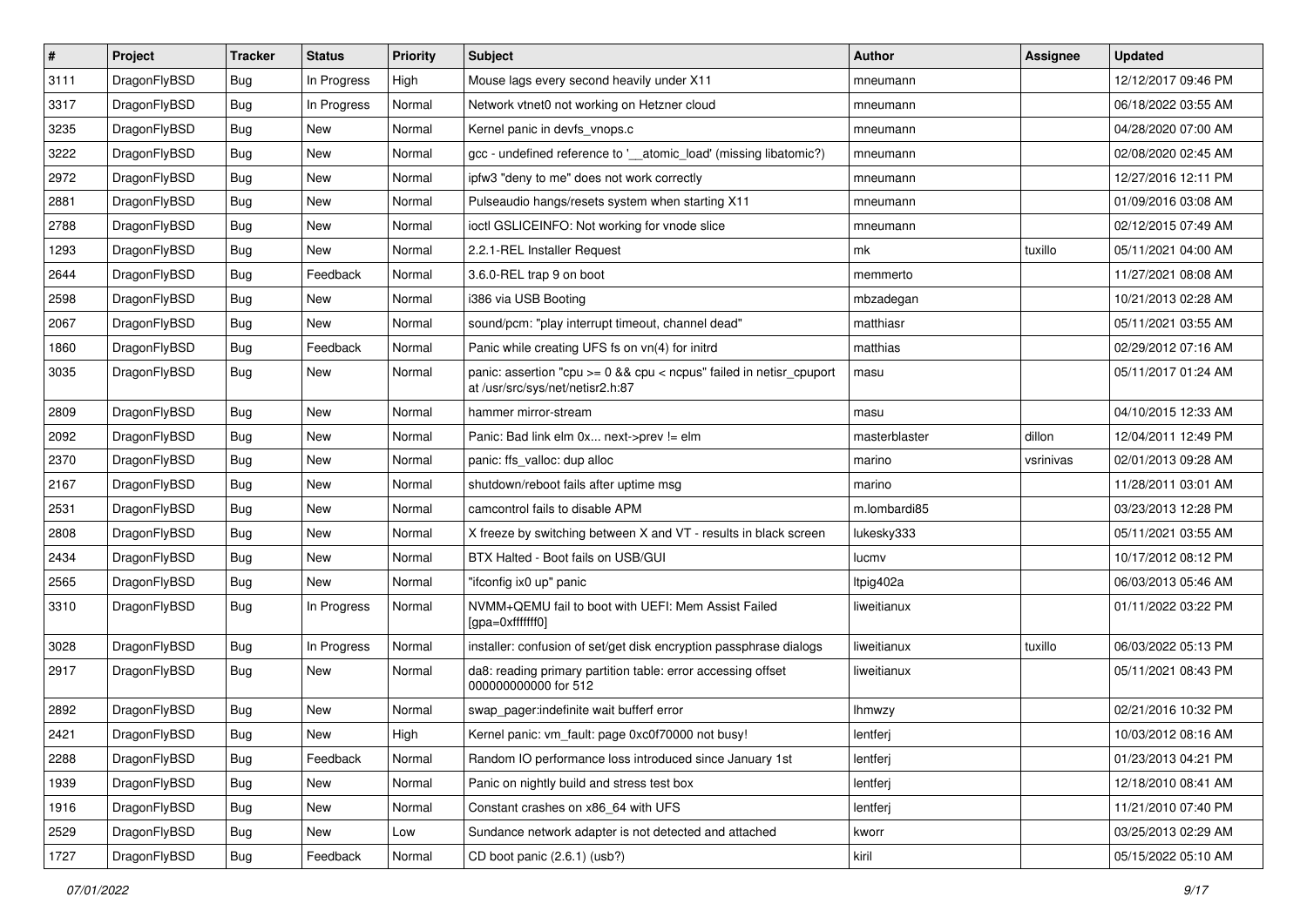| $\pmb{\#}$ | Project      | <b>Tracker</b> | <b>Status</b> | <b>Priority</b> | Subject                                                                                                    | Author          | Assignee  | <b>Updated</b>      |
|------------|--------------|----------------|---------------|-----------------|------------------------------------------------------------------------------------------------------------|-----------------|-----------|---------------------|
| 2645       | DragonFlyBSD | Bug            | <b>New</b>    | Normal          | panic with dsched fq and ioprio                                                                            | jyoung15        |           | 02/20/2014 07:29 AM |
| 2444       | DragonFlyBSD | Bug            | <b>New</b>    | Normal          | Crash during Hammer overnight cleanup                                                                      | justin          |           | 11/04/2012 07:58 AM |
| 2090       | DragonFlyBSD | <b>Bug</b>     | Feedback      | Normal          | snd hda does not support headphone automute                                                                | justin          |           | 03/29/2012 08:03 PM |
| 3228       | DragonFlyBSD | Bug            | <b>New</b>    | Low             | pfi kif unref: state refcount $\leq$ 0 in dmesg                                                            | justin          |           | 03/05/2021 06:39 AM |
| 385        | DragonFlyBSD | Bug            | Feedback      | Low             | Mail archive address removal                                                                               | justin          | justin    | 03/09/2013 11:24 AM |
| 2245       | DragonFlyBSD | Bug            | New           | Normal          | panic: assertion "ref < &td->td_toks_end" failed in lwkt_gettoken at<br>/usr/src/sys/kern/lwkt_token.c:588 | juanfra684      |           | 11/22/2011 07:41 PM |
| 2153       | DragonFlyBSD | Bug            | New           | Normal          | Too many unuseful warnings at boot                                                                         | juanfra684      |           | 10/18/2011 10:16 PM |
| 1717       | DragonFlyBSD | <b>Bug</b>     | Feedback      | Normal          | HAMMER panic in hammer cursor down()                                                                       | josepht1        |           | 05/11/2021 04:05 AM |
| 2568       | DragonFlyBSD | <b>Bug</b>     | New           | Normal          | <b>AHCI</b> panic                                                                                          | josepht         |           | 06/07/2013 05:52 PM |
| 2013       | DragonFlyBSD | Bug            | In Progress   | Normal          | oversized DMA request loop                                                                                 | josepht         |           | 05/11/2021 04:06 AM |
| 1745       | DragonFlyBSD | Bug            | Feedback      | Normal          | kmalloc panic                                                                                              | josepht         |           | 05/11/2021 04:05 AM |
| 1330       | DragonFlyBSD | <b>Bug</b>     | Feedback      | Normal          | Hammer, usb disk, SYNCHRONIZE CACHE failure                                                                | josepht         |           | 06/02/2014 04:56 AM |
| 2712       | DragonFlyBSD | Bug            | New           | Normal          | connect(2) returns EINVAL when retrying after ECONNREFUSED                                                 | jorisgio        |           | 08/14/2014 05:31 PM |
| 2391       | DragonFlyBSD | Bug            | In Progress   | Normal          | System lock with ahci and acpi enabled on ATI RS690 chipset with<br>SMB600 sata controller                 | jorisgio        | vadaszi   | 06/03/2015 03:51 PM |
| 2890       | DragonFlyBSD | Bug            | New           | Normal          | not able to boot usb installer on Toshiba Chromebook 2                                                     | johnnywhishbone |           | 02/22/2016 03:42 AM |
| 3089       | DragonFlyBSD | <b>Bug</b>     | In Progress   | Normal          | vtnet(4) - disable TCP checksum offload by default                                                         | jlane           | vadaszi   | 05/11/2021 04:14 AM |
| 2731       | DragonFlyBSD | <b>Bug</b>     | In Progress   | Normal          | Screen full of random colors when starting Xorg with Intel Haswell<br>HD Graphics P4600                    | ikatzmaier      |           | 11/12/2014 04:08 PM |
| 2369       | DragonFlyBSD | Bug            | New           | Normal          | panic: Bad link elm 0xffffffe07edf6068 next->prev != elm                                                   | jaydg           |           | 08/15/2012 03:04 AM |
| 2353       | DragonFlyBSD | Bug            | In Progress   | Normal          | panic: assertion "gd->gd_spinlocks_wr == 0" failed in<br>bsd4_schedulerclock                               | jaydg           | alexh     | 11/28/2012 01:57 AM |
| 2308       | DragonFlyBSD | Bug            | New           | Normal          | System freeze when unloading snd hda                                                                       | jaydg           |           | 02/19/2012 07:15 AM |
| 3134       | DragonFlyBSD | Bug            | <b>New</b>    | Normal          | RFC 3021 (/31 networks) appear to be unsupported                                                           | jailbird        |           | 05/16/2018 11:03 PM |
| 2825       | DragonFlyBSD | <b>Bug</b>     | <b>New</b>    | High            | 3x dhclient = hanging system (objcache exhausted)                                                          | jaccovonb       | sepherosa | 05/11/2021 03:55 AM |
| 2746       | DragonFlyBSD | <b>Bug</b>     | New           | Normal          | some fraction of xterms started from the xmonad window manager<br>get killed with SIGALRM                  | isenmann        | profmakx  | 12/28/2014 02:51 AM |
| 2604       | DragonFlyBSD | <b>Bug</b>     | New           | Normal          | dell laptop does not boot with LATEST                                                                      | isenmann        |           | 11/20/2013 02:07 AM |
| 3029       | DragonFlyBSD | Bug            | New           | Normal          | Running DflyBSD 4.8 on FreeBSD bhyve as a guest                                                            | ıron            |           | 05/13/2022 04:33 AM |
| 3189       | DragonFlyBSD | Bug            | New           | Normal          | Allow DragonFly Mail Agent to accept an alternate config via<br>command line switch                        | iang            |           | 08/16/2021 12:42 AM |
| 3206       | DragonFlyBSD | Submit         | New           | Normal          | update psm/kbd to FreeBSD 12.0 code                                                                        | htse            |           | 10/05/2019 03:49 PM |
| 3201       | DragonFlyBSD | Submit         | New           | Normal          | Fixes make search display                                                                                  | htse            |           | 08/20/2021 04:02 PM |
| 2125       | DragonFlyBSD | Bug            | New           | Normal          | Weird garbage in dmesg                                                                                     | herrgard        |           | 08/30/2011 08:04 PM |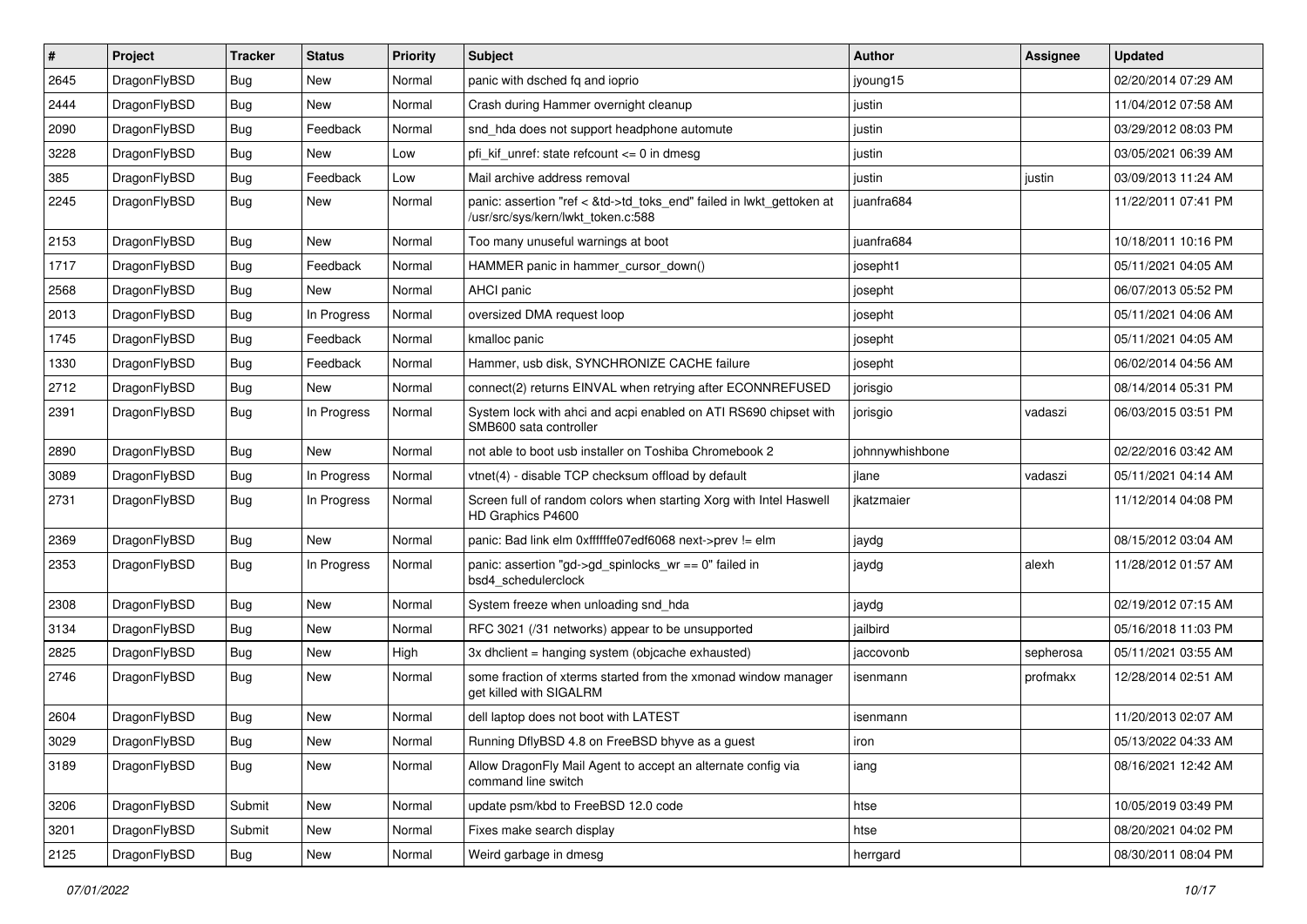| $\sharp$ | Project      | <b>Tracker</b> | <b>Status</b> | <b>Priority</b> | Subject                                                                         | Author   | Assignee  | <b>Updated</b>      |
|----------|--------------|----------------|---------------|-----------------|---------------------------------------------------------------------------------|----------|-----------|---------------------|
| 2045     | DragonFlyBSD | <b>Bug</b>     | New           | Normal          | ral(4): Fatal trap 12: page fault while in kernel mode (two panics)             | herrgard |           | 11/03/2011 05:34 PM |
| 2680     | DragonFlyBSD | Bug            | New           | Low             | boot0cfg update makes box unbootable                                            | herrgard |           | 06/10/2014 06:02 AM |
| 1982     | DragonFlyBSD | <b>Bug</b>     | New           | Low             | There is no linuxulator on x86-64                                               | herrgard |           | 05/31/2022 02:25 PM |
| 884      | DragonFlyBSD | Bug            | In Progress   | High            | Performance/memory problems under filesystem IO load                            | hasso    |           | 05/11/2021 03:50 AM |
| 1563     | DragonFlyBSD | Bug            | Feedback      | Normal          | reset(1) doesn't reset terminal to the defaults                                 | hasso    |           | 03/10/2013 04:17 AM |
| 1525     | DragonFlyBSD | <b>Bug</b>     | <b>New</b>    | Normal          | boehm-gc problems                                                               | hasso    |           | 10/13/2012 07:13 PM |
| 1502     | DragonFlyBSD | <b>Bug</b>     | In Progress   | Normal          | Lock while deleting files from nohistory HAMMER directories                     | hasso    |           | 03/10/2013 04:28 AM |
| 1486     | DragonFlyBSD | <b>Bug</b>     | Feedback      | Normal          | Interrupt storm related to SATA DVD device                                      | hasso    |           | 05/11/2021 04:01 AM |
| 1430     | DragonFlyBSD | <b>Bug</b>     | <b>New</b>    | Normal          | Buggy w(1)?                                                                     | hasso    | alexh     | 11/24/2010 08:09 AM |
| 1411     | DragonFlyBSD | Bug            | Feedback      | Normal          | Burning doesn't work with ahci(4)                                               | hasso    | dillon    | 05/11/2021 04:00 AM |
| 1532     | DragonFlyBSD | <b>Bug</b>     | New           | Low             | jemalloc doesn't work on DragonFly                                              | hasso    | sjg       | 08/02/2011 01:14 AM |
| 1428     | DragonFlyBSD | <b>Bug</b>     | Feedback      | Low             | POSIX.1e implementation is too old                                              | hasso    | tuxillo   | 05/11/2021 04:00 AM |
| 1313     | DragonFlyBSD | <b>Bug</b>     | <b>New</b>    | Low             | Signal code in kernel needs major overhaul (signal queues,<br>si_code, si_addr) | hasso    |           | 05/11/2021 04:00 AM |
| 2094     | DragonFlyBSD | Bug            | New           | Normal          | Segfault when gdb printing backtrace from core dump                             | greenrd  |           | 06/25/2011 04:14 PM |
| 2095     | DragonFlyBSD | <b>Bug</b>     | <b>New</b>    | Low             | Running installer post-install: Unsupported DFUI transport "                    | greenrd  |           | 06/26/2011 09:20 AM |
| 3165     | DragonFlyBSD | <b>Bug</b>     | <b>New</b>    | Normal          | Looping at boot time                                                            | gop      |           | 12/28/2018 01:04 PM |
| 2577     | DragonFlyBSD | <b>Bug</b>     | <b>New</b>    | Normal          | virtio-blk iops performance is cpu limited on high end devices                  | gjs278   | vsrinivas | 08/01/2013 02:28 PM |
| 2819     | DragonFlyBSD | <b>Bug</b>     | In Progress   | Normal          | Random micro system freezes after a week of uptime                              | ftigeot  | dillon    | 08/16/2015 08:46 PM |
| 2803     | DragonFlyBSD | <b>Bug</b>     | New           | Normal          | HAMMER: Warning: UNDO area too small!                                           | ftigeot  |           | 03/11/2015 03:42 PM |
| 2674     | DragonFlyBSD | <b>Bug</b>     | New           | Normal          | <b>GPT Support</b>                                                              | ftigeot  |           | 12/28/2015 02:54 PM |
| 2619     | DragonFlyBSD | <b>Bug</b>     | <b>New</b>    | Normal          | DragonFly 3.6 can't be installed on a 6TB volume                                | ftigeot  |           | 02/23/2014 11:55 PM |
| 2535     | DragonFlyBSD | Bug            | New           | Normal          | Imap processes apparentlt blocked on disk I/O                                   | ftigeot  |           | 04/02/2013 09:31 AM |
| 2416     | DragonFlyBSD | Bug            | New           | Normal          | ".' entry can be removed on mounted nfs filesystem                              | ftigeot  | tuxillo   | 06/03/2014 04:40 AM |
| 2122     | DragonFlyBSD | Submit         | New           | Normal          | [Review] Fixes to the VFS layer                                                 | ftigeot  |           | 05/31/2022 03:25 PM |
| 2051     | DragonFlyBSD | <b>Bug</b>     | New           | Normal          | No ipv6 lan route entry created on 2.10                                         | ftigeot  |           | 04/21/2011 10:37 AM |
| 2037     | DragonFlyBSD | Bug            | Feedback      | Normal          | Panic Bad link elm while building packages                                      | ftigeot  | dillon    | 04/21/2011 07:20 AM |
| 1923     | DragonFlyBSD | <b>Bug</b>     | New           | Normal          | Abysmal NFS performance with IPv6                                               | ftigeot  |           | 12/05/2010 09:34 PM |
| 1826     | DragonFlyBSD | <b>Bug</b>     | New           | Normal          | panic during boot: assertion so->so_port  in tcp_input                          | ftigeot  |           | 05/15/2022 11:05 AM |
| 1818     | DragonFlyBSD | <b>Bug</b>     | New           | Normal          | panic: Bad tailq NEXT (kqueue issue ?)                                          | ftigeot  |           | 05/15/2022 11:40 AM |
| 1593     | DragonFlyBSD | <b>Bug</b>     | Feedback      | Normal          | panic: assertion: $ccb = ap$ ->ap err $ccb$ in ahci put err $ccb$               | ftigeot  | ftigeot   | 05/15/2022 05:09 AM |
| 2403     | DragonFlyBSD | <b>Bug</b>     | New           | Low             | newfs - E doesn't handle /dev/serno device names properly                       | ftigeot  |           | 08/17/2012 05:07 AM |
| 1899     | DragonFlyBSD | <b>Bug</b>     | New           | Normal          | Keyboard doesn't work                                                           | fransm   |           | 05/15/2022 03:32 PM |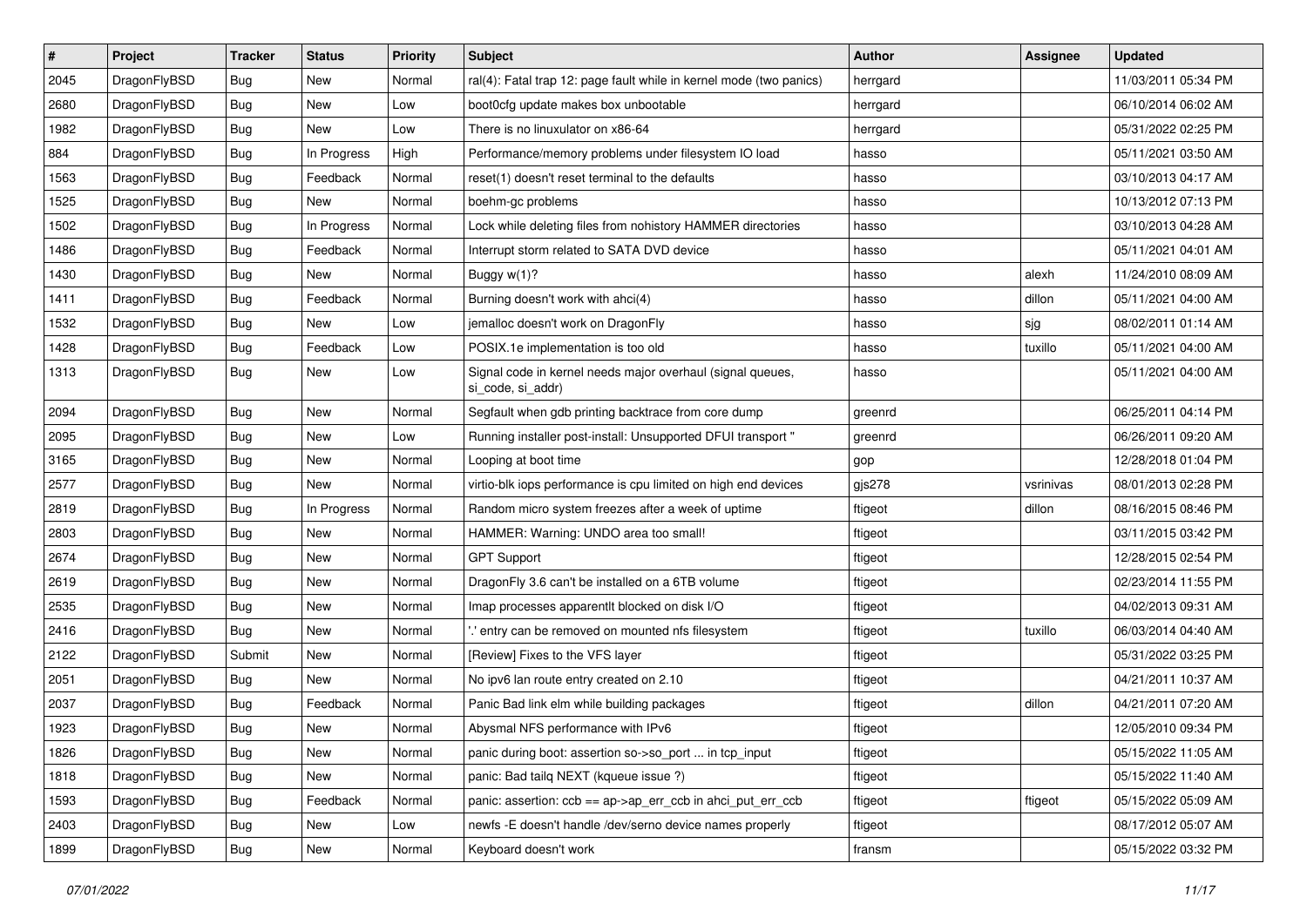| $\vert$ # | Project      | <b>Tracker</b> | <b>Status</b> | <b>Priority</b> | <b>Subject</b>                                                                                             | Author        | <b>Assignee</b> | <b>Updated</b>      |
|-----------|--------------|----------------|---------------|-----------------|------------------------------------------------------------------------------------------------------------|---------------|-----------------|---------------------|
| 846       | DragonFlyBSD | <b>Bug</b>     | Feedback      | Normal          | USB bugs:usb mouse can't used!                                                                             | frankning     |                 | 01/15/2015 08:36 AM |
| 1672      | DragonFlyBSD | <b>Bug</b>     | Feedback      | Normal          | panic (trap 12) around btree_search() in 2.4.1-RELEASE                                                     | floid         |                 | 01/19/2015 03:36 AM |
| 979       | DragonFlyBSD | <b>Bug</b>     | Feedback      | Normal          | Failure-prone USB mass storage (SB600? msdosfs? CAM?)                                                      | floid         |                 | 01/15/2015 08:38 AM |
| 2657      | DragonFlyBSD | Bug            | <b>New</b>    | High            | Needs acl to migrate our servers                                                                           | ferney        |                 | 03/31/2014 11:37 AM |
| 2569      | DragonFlyBSD | <b>Bug</b>     | <b>New</b>    | Normal          | ctime NFS                                                                                                  | ferney        |                 | 08/11/2013 04:35 AM |
| 2075      | DragonFlyBSD | <b>Bug</b>     | <b>New</b>    | Normal          | pflogd on x86 64                                                                                           | fanch         |                 | 05/16/2011 04:04 PM |
| 3276      | DragonFlyBSD | Submit         | <b>New</b>    | Normal          | Add option controlling whether gpt expand expands the last partition<br>(needs testing)                    | falsifian     |                 | 07/10/2021 03:35 AM |
| 2544      | DragonFlyBSD | Bug            | <b>New</b>    | Normal          | live DVD system boot (menu option 1) caused db> prompt on<br>PE1950                                        | estrabd       |                 | 05/11/2021 03:54 AM |
| 1831      | DragonFlyBSD | <b>Bug</b>     | Feedback      | High            | HAMMER "malloc limit exceeded" panic                                                                       | eocallaghan   | dillon          | 06/04/2022 04:38 AM |
| 2254      | DragonFlyBSD | Bug            | New           | Normal          | panic: assertion "ref < &td->td_toks_end" failed in lwkt_gettoken at<br>/usr/src/sys/kern/lwkt_token.c:588 | eocallaghan   |                 | 12/05/2011 10:21 PM |
| 2164      | DragonFlyBSD | <b>Bug</b>     | <b>New</b>    | Normal          | panic on reboot from usb.                                                                                  | eocallaghan   |                 | 10/27/2011 09:29 AM |
| 2161      | DragonFlyBSD | Bug            | <b>New</b>    | Normal          | Outdated xorg.conf file gets installed into etc and screws up mouse                                        | eocallaghan   |                 | 10/27/2011 01:51 PM |
| 2158      | DragonFlyBSD | <b>Bug</b>     | New           | Normal          | iwn panics with assertion on boot.                                                                         | eocallaghan   |                 | 10/24/2011 04:13 PM |
| 1592      | DragonFlyBSD | Bug            | Feedback      | Normal          | AcpiOSUnmapMemory: Warning, deallocation did not track<br>allocation.                                      | eocallaghan   |                 | 06/02/2014 07:45 AM |
| 1591      | DragonFlyBSD | <b>Bug</b>     | Feedback      | Normal          | Lenovo X301 hangs with AHCI Driver CMD TIMEOUT<br>STS=d0 <bsy></bsy>                                       | eocallaghan   |                 | 05/11/2021 04:05 AM |
| 1947      | DragonFlyBSD | <b>Bug</b>     | <b>New</b>    | Low             | GA-880GM-UD2H (rev. 1.3) AHCI fails to detect disks at the end of<br>the RAID controller                   | eocallaghan   |                 | 11/27/2021 08:46 AM |
| 1877      | DragonFlyBSD | Bug            | <b>New</b>    | Normal          | Freeze during 1st hammer cleanup after new install                                                         | elekktretterr |                 | 05/15/2022 11:43 AM |
| 1669      | DragonFlyBSD | <b>Bug</b>     | In Progress   | Normal          | Drive wont open using button                                                                               | elekktretterr |                 | 02/29/2012 12:05 PM |
| 1668      | DragonFlyBSD | <b>Bug</b>     | Feedback      | Normal          | Power button not working                                                                                   | elekktretterr |                 | 03/10/2013 06:22 AM |
| 1634      | DragonFlyBSD | Bug            | New           | Normal          | panic: spin_lock: 0xe4ad1320, indefinitive wait!                                                           | elekktretterr |                 | 01/19/2015 03:21 AM |
| 1613      | DragonFlyBSD | <b>Bug</b>     | Feedback      | Normal          | USB Keyboard not working on master                                                                         | elekktretterr |                 | 05/11/2021 04:05 AM |
| 1463      | DragonFlyBSD | Bug            | <b>New</b>    | Normal          | Mountroot before drives are initialized                                                                    | elekktretterr |                 | 12/07/2010 01:30 PM |
| 1456      | DragonFlyBSD | <b>Bug</b>     | Feedback      | Normal          | Microsoft wireless desktop problems                                                                        | elekktretterr |                 | 01/15/2015 08:34 AM |
| 1454      | DragonFlyBSD | Bug            | Feedback      | Normal          | Unable to boot from external USB DVD drive                                                                 | elekktretterr |                 | 05/11/2021 04:01 AM |
| 1194      | DragonFlyBSD | Bug            | New           | Normal          | SCSI errors while trying to copy photos from my camera                                                     | elekktretterr |                 | 01/14/2015 04:39 PM |
| 1181      | DragonFlyBSD | <b>Bug</b>     | In Progress   | Normal          | ACX111 panic                                                                                               | elekktretterr |                 | 05/11/2021 04:00 AM |
| 3117      | DragonFlyBSD | <b>Bug</b>     | New           | Normal          | Problem with colours if "intel" video-driver used                                                          | dpostolov     |                 | 01/07/2018 11:35 PM |
| 3116      | DragonFlyBSD | <b>Bug</b>     | New           | Normal          | da0 detects on very big volume if to _remove_ usb install stick and<br>reboot on Intel NUC5PPYH            | dpostolov     |                 | 01/07/2018 09:40 PM |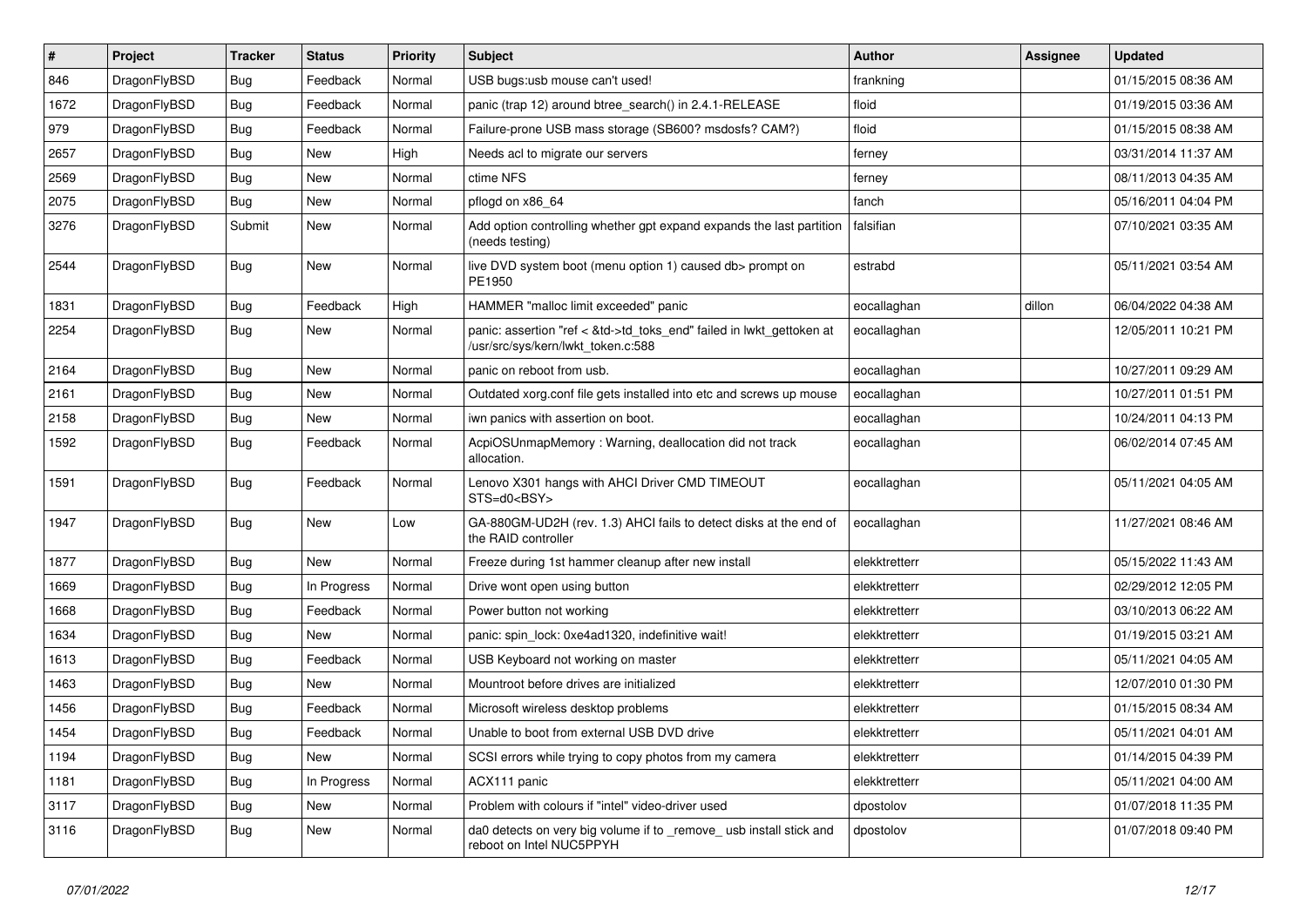| $\pmb{\#}$ | Project      | <b>Tracker</b> | <b>Status</b> | <b>Priority</b> | Subject                                                                                                                                                   | Author    | <b>Assignee</b> | <b>Updated</b>      |
|------------|--------------|----------------|---------------|-----------------|-----------------------------------------------------------------------------------------------------------------------------------------------------------|-----------|-----------------|---------------------|
| 1774       | DragonFlyBSD | Bug            | New           | Normal          | New IP header cleanup branch available for testing                                                                                                        | dillon    |                 | 05/15/2022 10:59 AM |
| 1448       | DragonFlyBSD | <b>Bug</b>     | Feedback      | Normal          | panic: assertion: _tp->tt_msg->tt_cpuid == mycpuid in<br>tcp_callout_active tcp_output tcp_usr_send netmsg_pru_send<br>netmsg_service tcpmsg_service_loop | dillon    |                 | 05/11/2021 04:00 AM |
| 1429       | DragonFlyBSD | <b>Bug</b>     | Feedback      | Normal          | vkernel bug - "mfree: m->m_nextpkt != NULL"                                                                                                               | dillon    |                 | 05/11/2021 04:00 AM |
| 1336       | DragonFlyBSD | Bug            | In Progress   | Normal          | Still looking for reports of missed directory entries w/ HAMMER                                                                                           | dillon    |                 | 05/11/2021 04:00 AM |
| 2708       | DragonFlyBSD | Bug            | New           | Normal          | unable to send TCP nor UDP on age(4) interface                                                                                                            | dermiste  |                 | 05/11/2021 03:54 AM |
| 3154       | DragonFlyBSD | Submit         | New           | Normal          | Update serial handling in bootloader                                                                                                                      | ddegroot  | dillon          | 11/06/2018 11:21 PM |
| 3147       | DragonFlyBSD | Submit         | New           | Normal          | Enable headless installation                                                                                                                              | ddegroot  |                 | 10/09/2018 01:25 PM |
| 2717       | DragonFlyBSD | Submit         | Feedback      | Normal          | Out of range numeric handling                                                                                                                             | dclink    | tuxillo         | 05/11/2021 04:08 AM |
| 2790       | DragonFlyBSD | Submit         | New           | Low             | filedesc softrefs increment code factoring                                                                                                                | dclink    |                 | 02/21/2015 04:00 AM |
| 2721       | DragonFlyBSD | Submit         | Feedback      | Low             | Some few zalloc calls to objcache ones replacements                                                                                                       | dclink    | tuxillo         | 05/11/2021 04:08 AM |
| 3076       | DragonFlyBSD | Bug            | New           | Normal          | sys/dev/netif/ig_hal/e1000_ich8lan.c:1594: sanity checking mixup?                                                                                         | dcb       |                 | 10/11/2017 01:58 AM |
| 3025       | DragonFlyBSD | Bug            | <b>New</b>    | Normal          | sys/dev/powermng/powernow/powernow.c:284: bad comparison?                                                                                                 | dcb       |                 | 09/23/2017 07:45 AM |
| 3022       | DragonFlyBSD | Bug            | New           | Normal          | sys/dev/netif/ath/ath/if_ath.c:2142: strange bitmask?                                                                                                     | dcb       |                 | 04/11/2017 11:49 AM |
| 3021       | DragonFlyBSD | Bug            | In Progress   | Normal          | sys/dev/drm/i915/i915_gem_stolen.c:115]: (error) Signed integer<br>overflow for expression '65535<<20'                                                    | dcb       |                 | 04/11/2017 12:46 PM |
| 3018       | DragonFlyBSD | Bug            | <b>New</b>    | Normal          | sys/bus/u4b/wlan/if_run.c:5464]: (style) Redundant condition                                                                                              | dcb       |                 | 04/11/2017 11:26 AM |
| 3011       | DragonFlyBSD | <b>Bug</b>     | In Progress   | Normal          | dragonfly/sys/dev/netif/re/re.c: suspicious code?                                                                                                         | dcb       |                 | 07/29/2017 01:26 AM |
| 3024       | DragonFlyBSD | Bug            | <b>New</b>    | Low             | sys/dev/netif/wi/if_wi.c:1090]: (style) Redundant condition                                                                                               | dcb       |                 | 04/11/2017 11:56 AM |
| 3145       | DragonFlyBSD | Submit         | In Progress   | Normal          | Update libelf to FreeBSD 12 current and build as base library usable<br>by ports                                                                          | davshao   | tuxillo         | 08/20/2021 03:58 PM |
| 3031       | DragonFlyBSD | Submit         | In Progress   | Normal          | Update drm/radeon to Linux 4.7.10 as much as possible                                                                                                     | davshao   | ftigeot         | 08/19/2021 12:33 PM |
| 2994       | DragonFlyBSD | Bug            | New           | Normal          | Intermittent boot hangs after git: hammer - HAMMER Version 7                                                                                              | davshao   |                 | 03/30/2017 02:06 PM |
| 2835       | DragonFlyBSD | Bug            | New           | Normal          | /usr/include/c++/5.0/bits/c++locale.h likes<br>POSIX C SOURCE>=200809                                                                                     | davshao   |                 | 11/18/2015 03:40 AM |
| 2688       | DragonFlyBSD | Bug            | New           | Normal          | 67613368bdda7 Fix wrong checks for U4B presence Asrock Z77M<br>difficulty detecting USB keyboard                                                          | davshao   |                 | 06/28/2014 07:08 PM |
| 2652       | DragonFlyBSD | Bug            | New           | Normal          | 189a0ff3761b47  ix: Implement MSI-X support locks up Lenovo<br>S10 Intel Atom n270                                                                        | davshao   |                 | 05/14/2014 01:55 AM |
| 2414       | DragonFlyBSD | Bug            | In Progress   | Normal          | Lenovo S10 acpi freeze (not new)                                                                                                                          | davshao   |                 | 05/11/2021 04:13 AM |
| 3243       | DragonFlyBSD | Bug            | New           | Normal          | SMART status not reported properly for SSD disks                                                                                                          | daftaupe  |                 | 09/09/2020 11:03 PM |
| 3227       | DragonFlyBSD | Submit         | New           | Normal          | Add HAMMER2 instructions in the installation medium README                                                                                                | daftaupe  |                 | 03/26/2020 03:34 PM |
| 2687       | DragonFlyBSD | Bug            | New           | Normal          | natacontrol software RAID in installer                                                                                                                    | csmelosky |                 | 06/22/2014 12:03 PM |
| 1198       | DragonFlyBSD | <b>Bug</b>     | New           | High            | DDB loops panic in db_read_bytes                                                                                                                          | corecode  | tuxillo         | 05/11/2021 03:51 AM |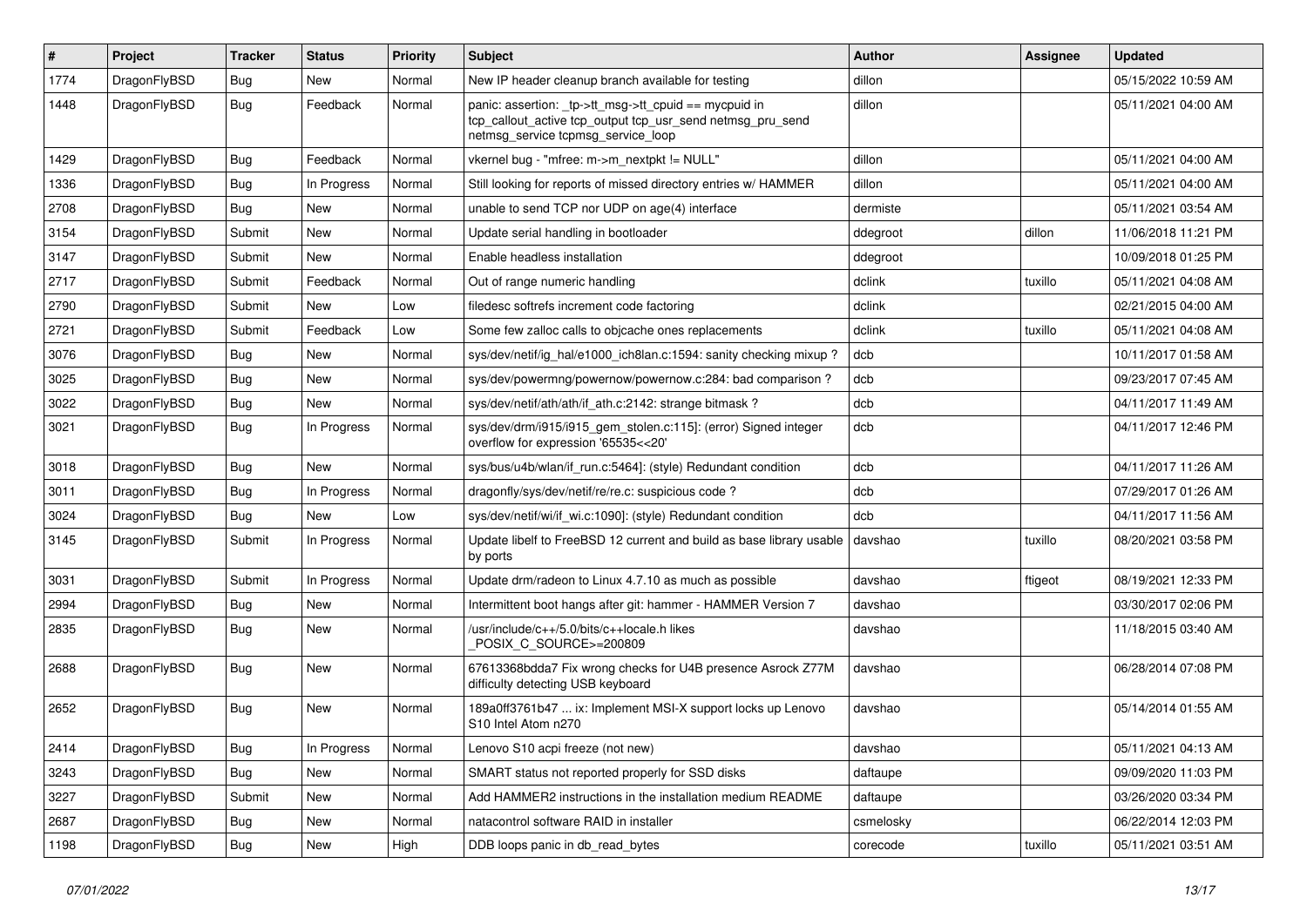| $\vert$ # | Project      | <b>Tracker</b> | <b>Status</b> | <b>Priority</b> | <b>Subject</b>                                                                                                | <b>Author</b> | Assignee | <b>Updated</b>      |
|-----------|--------------|----------------|---------------|-----------------|---------------------------------------------------------------------------------------------------------------|---------------|----------|---------------------|
| 1587      | DragonFlyBSD | Bug            | Feedback      | Normal          | can't gdb across fork                                                                                         | corecode      | tuxillo  | 05/11/2021 03:54 AM |
| 1584      | DragonFlyBSD | <b>Bug</b>     | In Progress   | Normal          | can't use ssh from jail: debug1: read_passphrase: can't open<br>/dev/tty: Device busy                         | corecode      | tuxillo  | 05/11/2021 03:53 AM |
| 1583      | DragonFlyBSD | <b>Bug</b>     | In Progress   | Normal          | panic: assertion: cursor->trans->sync_lock_refs > 0 in<br>hammer_recover_cursor                               | corecode      | tuxillo  | 05/11/2021 03:53 AM |
| 1556      | DragonFlyBSD | <b>Bug</b>     | New           | Normal          | many processes stuck in "hmrrcm", system unusable                                                             | corecode      | tuxillo  | 05/11/2021 03:52 AM |
| 1547      | DragonFlyBSD | Bug            | In Progress   | Normal          | disklabel64 automatic sizing                                                                                  | corecode      | tuxillo  | 05/11/2021 03:52 AM |
| 1528      | DragonFlyBSD | Bug            | In Progress   | Normal          | ktrace does not show proper return values for pipe(2)                                                         | corecode      | tuxillo  | 05/11/2021 03:52 AM |
| 1475      | DragonFlyBSD | <b>Bug</b>     | In Progress   | Normal          | kernel blocks with low memory and syscons setting a high res mode<br>' scrollback                             | corecode      | tuxillo  | 05/11/2021 03:52 AM |
| 1474      | DragonFlyBSD | Bug            | <b>New</b>    | Normal          | ithread 1 unexpectedly rescheduled                                                                            | corecode      | tuxillo  | 05/11/2021 03:52 AM |
| 1469      | DragonFlyBSD | <b>Bug</b>     | In Progress   | Normal          | Hammer history security concern                                                                               | corecode      | tuxillo  | 05/11/2021 03:52 AM |
| 1442      | DragonFlyBSD | Bug            | <b>New</b>    | Normal          | blocking SIGSEGV and triggering a segment violation produces an<br>all CPU consuming process                  | corecode      | tuxillo  | 05/11/2021 03:52 AM |
| 1440      | DragonFlyBSD | <b>Bug</b>     | <b>New</b>    | Normal          | ptrace/gdb doesn't work after process blocks SIGTRAP                                                          | corecode      | tuxillo  | 05/11/2021 03:52 AM |
| 1307      | DragonFlyBSD | <b>Bug</b>     | In Progress   | Normal          | hammer tid -2 shows unexpected result                                                                         | corecode      |          | 10/18/2016 05:29 PM |
| 1287      | DragonFlyBSD | <b>Bug</b>     | Feedback      | Normal          | altg configuration doesn't work                                                                               | corecode      | tuxillo  | 05/11/2021 03:51 AM |
| 1030      | DragonFlyBSD | Bug            | In Progress   | Normal          | msdosfs umount panic                                                                                          | corecode      | tuxillo  | 05/11/2021 03:51 AM |
| 911       | DragonFlyBSD | <b>Bug</b>     | Feedback      | Normal          | kldload/kernel linker can exceed malloc reserve and panic system                                              | corecode      | tuxillo  | 05/11/2021 03:51 AM |
| 901       | DragonFlyBSD | Bug            | Feedback      | Normal          | route show needs to get data from all cpus                                                                    | corecode      | tuxillo  | 05/11/2021 03:50 AM |
| 847       | DragonFlyBSD | Bug            | Feedback      | Normal          | processes getting stuck on mount point                                                                        | corecode      | tuxillo  | 05/11/2021 03:50 AM |
| 781       | DragonFlyBSD | Bug            | In Progress   | Normal          | fdisk uses wrong geometry on usb flash drives                                                                 | corecode      | tuxillo  | 05/11/2021 03:50 AM |
| 742       | DragonFlyBSD | Bug            | In Progress   | Normal          | umount problems with multiple mounts                                                                          | corecode      | tuxillo  | 06/25/2022 04:02 AM |
| 731       | DragonFlyBSD | <b>Bug</b>     | New           | Normal          | system freeze on "slice too large"                                                                            | corecode      | tuxillo  | 06/25/2022 04:01 AM |
| 341       | DragonFlyBSD | Bug            | <b>New</b>    | Normal          | Vinum erroneously repors devices as busy                                                                      | corecode      | swildner | 01/21/2012 04:50 AM |
| 1538      | DragonFlyBSD | <b>Bug</b>     | <b>New</b>    | Low             | mountroot should probe file systems                                                                           | corecode      | alexh    | 11/24/2010 06:35 PM |
| 1481      | DragonFlyBSD | Bug            | Feedback      | Normal          | panic: assertion: kva p(buf) in soopt from kbuf (after ipfw pipe<br>show, 2.2.1-R)                            | combiner      |          | 05/11/2021 04:01 AM |
| 2735      | DragonFlyBSD | <b>Bug</b>     | <b>New</b>    | Urgent          | iwn panics SYSSASSERT                                                                                         | cnb           |          | 05/11/2021 03:55 AM |
| 2736      | DragonFlyBSD | Bug            | <b>New</b>    | High            | kernel panics on acpi timer probe function                                                                    | cnb           |          | 05/11/2021 03:55 AM |
| 3280      | DragonFlyBSD | <b>Bug</b>     | <b>New</b>    | Normal          | KMS console and i915(4) not working in 6.0                                                                    | cmusser       |          | 07/10/2021 03:35 AM |
| 3139      | DragonFlyBSD | Bug            | New           | Normal          | USB Mouse Does Not Work in DragonflyBSD guest on VirtualBox                                                   | chiguy1256    |          | 06/24/2018 10:14 PM |
| 2859      | DragonFlyBSD | Bug            | <b>New</b>    | Low             | Installer configuration menu always highlights "Select timezone", no<br>matter which step was last completed. | cgag          |          | 12/02/2015 01:54 PM |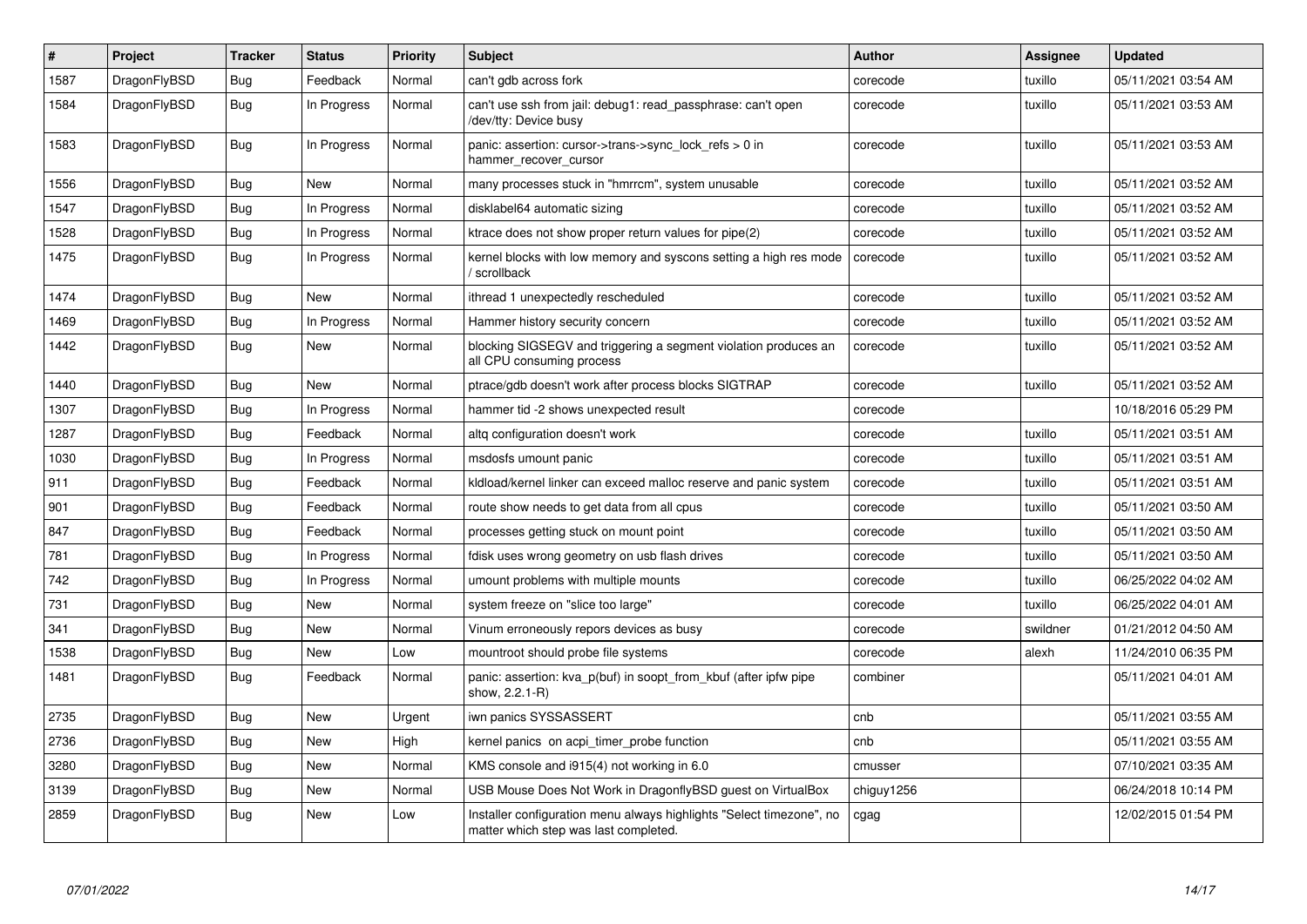| $\vert$ # | Project      | <b>Tracker</b> | <b>Status</b> | <b>Priority</b> | <b>Subject</b>                                                                                                               | Author             | Assignee | <b>Updated</b>      |
|-----------|--------------|----------------|---------------|-----------------|------------------------------------------------------------------------------------------------------------------------------|--------------------|----------|---------------------|
| 2858      | DragonFlyBSD | Bug            | New           | Low             | Installer "Local or UTC" question should have "No" selected by<br>default.                                                   | cgag               |          | 12/02/2015 01:18 PM |
| 3143      | DragonFlyBSD | <b>Bug</b>     | New           | Normal          | assertion "0" failed in hammer2 inode xop chain sync                                                                         | cbin               |          | 07/18/2018 12:50 PM |
| 1618      | DragonFlyBSD | Bug            | Feedback      | Normal          | collision for 'struct pmap' when using RPC and <sys user.h=""></sys>                                                         | carenas            |          | 05/11/2021 04:05 AM |
| 2319      | DragonFlyBSD | Bug            | <b>New</b>    | Normal          | crypt/passwd forward compat                                                                                                  | c.turner1          |          | 02/28/2012 12:39 PM |
| 2265      | DragonFlyBSD | <b>Bug</b>     | New           | Normal          | mbsrtowcs does not properly handle invalid mbstate t in ps                                                                   | c.turner1          | swildner | 01/10/2012 07:56 PM |
| 725       | DragonFlyBSD | Bug            | In Progress   | Low             | 'make distribution' fails w/'ro' /usr/obi                                                                                    | c.turner           |          | 03/09/2013 01:01 PM |
| 2115      | DragonFlyBSD | <b>Bug</b>     | New           | Normal          | [msk] system freeze after receive some paquet                                                                                | bsdsx              |          | 08/22/2011 10:22 AM |
| 1521      | DragonFlyBSD | Bug            | Feedback      | Normal          | amd64 2.4 livecd won't mount root at boot                                                                                    | bolapara           |          | 01/28/2018 03:45 AM |
| 1594      | DragonFlyBSD | <b>Bug</b>     | <b>New</b>    | Normal          | Kernel panic during boot from Live CD on Dell E6400                                                                          | bodie              |          | 05/11/2021 03:54 AM |
| 3110      | DragonFlyBSD | <b>Bug</b>     | New           | Normal          | crash with ipfw3 under load                                                                                                  | bnegre82           |          | 12/09/2017 06:22 AM |
| 3101      | DragonFlyBSD | Bug            | <b>New</b>    | Low             | PFI CGI install not working in dragonflybsd 5.0.1 USB install                                                                | bnegre82           |          | 05/11/2021 04:14 AM |
| 1882      | DragonFlyBSD | <b>Bug</b>     | New           | Low             | Idea for handling new USB vendor/device codes                                                                                | bmk                |          | 10/20/2010 12:15 PM |
| 3284      | DragonFlyBSD | Bug            | New           | Normal          | Wrong towlower() result for U+038A                                                                                           | bhaible            |          | 07/10/2021 03:34 AM |
| 3283      | DragonFlyBSD | Bug            | <b>New</b>    | Normal          | mknodat() cannot create FIFOs                                                                                                | bhaible            |          | 07/10/2021 03:34 AM |
| 3282      | DragonFlyBSD | <b>Bug</b>     | New           | Normal          | unexpected errno value from fopen()                                                                                          | bhaible            |          | 07/10/2021 03:34 AM |
| 3281      | DragonFlyBSD | Bug            | New           | Normal          | Crash after leaving unattended for a while                                                                                   | bhaible            |          | 07/10/2021 03:32 AM |
| 1718      | DragonFlyBSD | Bug            | Feedback      | Normal          | IDE disk drive not detected by x86_64 2.6.1 Live CD                                                                          | bcox               |          | 11/27/2021 08:25 AM |
| 3132      | DragonFlyBSD | <b>Bug</b>     | New           | Low             | unifdef mined                                                                                                                | bcallah            |          | 04/26/2018 08:34 PM |
| 331       | DragonFlyBSD | Bug            | In Progress   | Normal          | ftpsesame (aka Bridging S01E03)                                                                                              | bastyaelvtars      |          | 03/09/2013 12:28 PM |
| 2107      | DragonFlyBSD | Bug            | New           | Normal          | 2.10.1 sata dvd drive issue                                                                                                  | ausppc             |          | 07/31/2011 08:41 PM |
| 1148      | DragonFlyBSD | <b>Bug</b>     | In Progress   | Low             | BCM4311 wireless network adapter detected but not functional                                                                 | archimedes.gaviola |          | 05/11/2021 04:00 AM |
| 3278      | DragonFlyBSD | Bug            | <b>New</b>    | Normal          | Second screen image is distorted                                                                                             | arcade@b1t.name    |          | 07/10/2021 03:36 AM |
| 3209      | DragonFlyBSD | <b>Bug</b>     | New           | Normal          | svc has some minor bugs                                                                                                      | arcade@b1t.name    |          | 10/24/2019 09:08 AM |
| 3311      | DragonFlyBSD | Bug            | <b>New</b>    | Low             | TrueCrypt support may cause kernel crash                                                                                     | arcade@b1t.name    |          | 04/29/2022 06:19 AM |
| 2882      | DragonFlyBSD | Bug            | New           | Low             | bridge sends packets from individual interfaces                                                                              | arcade@b1t.name    |          | 01/09/2016 12:43 PM |
| 2878      | DragonFlyBSD | Bug            | New           | Low             | [fix] CCVER problem when using clang and cpu extensions<br>(intrinsics)                                                      | arcade@b1t.name    |          | 06/24/2016 04:25 AM |
| 2877      | DragonFlyBSD | Bug            | New           | Low             | sed fails when working with UTF-8 locale and non-UTF symbols                                                                 | arcade@b1t.name    |          | 12/30/2015 11:20 AM |
| 2520      | DragonFlyBSD | <b>Bug</b>     | New           | Normal          | panic: assertion "IS_SERIALIZED((ifp->if_serializer))" failed in<br>if_default_serialize_assert at /usr/src/sys/net/if.c:437 | ano                |          | 03/09/2013 12:14 AM |
| 2329      | DragonFlyBSD | <b>Bug</b>     | New           | Normal          | ibm x3550 & acpi                                                                                                             | ano                |          | 06/03/2014 11:37 AM |
| 1921      | DragonFlyBSD | Bug            | In Progress   | Normal          | we miss mlockall                                                                                                             | alexh              | tuxillo  | 06/18/2022 04:08 AM |
| 1714      | DragonFlyBSD | Bug            | New           | Low             | hwpmc                                                                                                                        | alexh              | swildner | 08/18/2012 02:03 PM |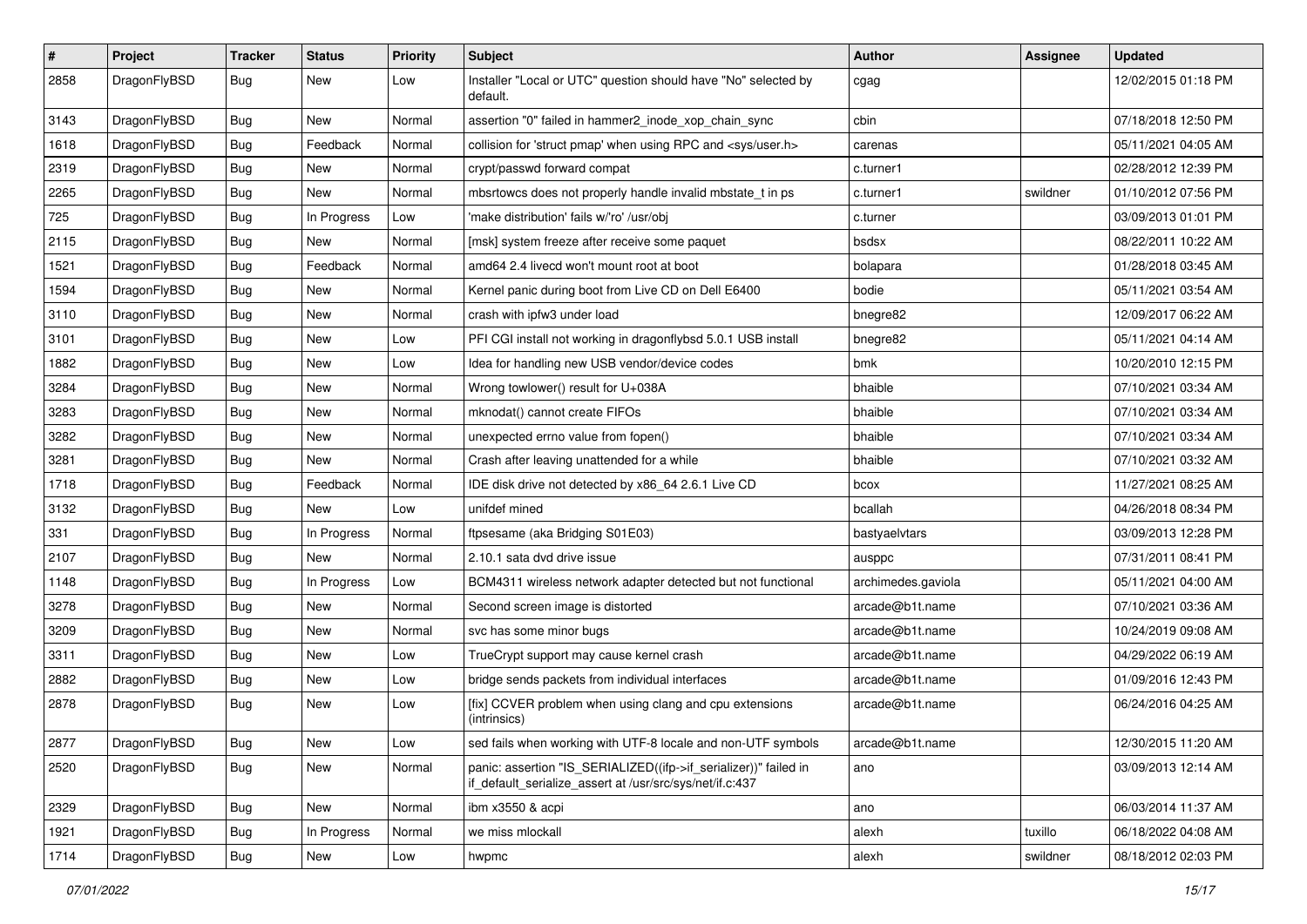| $\sharp$ | Project      | <b>Tracker</b> | <b>Status</b> | <b>Priority</b> | <b>Subject</b>                                                                                                                                              | <b>Author</b>      | Assignee | <b>Updated</b>      |
|----------|--------------|----------------|---------------|-----------------|-------------------------------------------------------------------------------------------------------------------------------------------------------------|--------------------|----------|---------------------|
| 1824     | DragonFlyBSD | Bug            | Feedback      | Normal          | kernel panic, x86, 2.7.3.859.ge5104                                                                                                                         | akirchhoff135014   |          | 03/10/2013 07:49 AM |
| 2210     | DragonFlyBSD | Bug            | <b>New</b>    | Normal          | Bugtracker cannot assign default project for new users                                                                                                      | ahuete.devel       |          | 11/17/2011 11:30 AM |
| 3301     | DragonFlyBSD | Bug            | <b>New</b>    | Normal          | Gkrellm from the packages is not showing logged in users in main<br>window, logged in users always $== 0$                                                   | adrian             |          | 01/08/2022 04:24 AM |
| 3300     | DragonFlyBSD | <b>Bug</b>     | <b>New</b>    | Normal          | Running Xvnc from TigerVNC package through the INETD daemon<br>in TCP WAIT mode fails hard                                                                  | adrian             |          | 01/08/2022 04:25 AM |
| 3299     | DragonFlyBSD | <b>Bug</b>     | In Progress   | Normal          | DragonFlyBSD reports utterly wrong uptime (most of the time, right<br>after booting in)                                                                     | adrian             |          | 11/11/2021 01:43 PM |
| 2250     | DragonFlyBSD | Bug            | <b>New</b>    | Normal          | Kernel panic                                                                                                                                                | adamk              |          | 11/23/2018 01:10 AM |
| 1941     | DragonFlyBSD | Bug            | New           | Normal          | wlan config crash                                                                                                                                           | abandon.every.hope |          | 12/24/2010 07:54 PM |
| 2852     | DragonFlyBSD | Bug            | <b>New</b>    | Normal          | Hammer File System - hangs on undo during system boot / mount -<br>will not recover on DragonFlyBSD newer than 3.6.0                                        | abale              |          | 05/11/2021 04:07 AM |
| 3120     | DragonFlyBSD | <b>Bug</b>     | <b>New</b>    | Normal          | Intel AC 8260 firmware does not load                                                                                                                        | Vintodrimmer       |          | 08/28/2018 03:30 AM |
| 3240     | DragonFlyBSD | <b>Bug</b>     | <b>New</b>    | High            | compile error because of openssl with /usr/dports/security/rhash for<br>mysql 8 install                                                                     | <b>UlasSAYGIN</b>  |          | 06/04/2020 08:05 AM |
| 3219     | DragonFlyBSD | Bug            | <b>New</b>    | Normal          | x11/xorg port can not be build                                                                                                                              | <b>UlasSAYGIN</b>  |          | 03/31/2020 08:57 AM |
| 2595     | DragonFlyBSD | Bug            | <b>New</b>    | Normal          | DragonFly 3.4.3 crashes on SUN Blade X6250 with Qlogic ISP 2432<br>FC card                                                                                  | Turvamies          |          | 10/07/2013 11:53 AM |
| 2493     | DragonFlyBSD | Bug            | <b>New</b>    | Normal          | vidcontrol: invalid video mode name                                                                                                                         | Svarov             |          | 01/24/2013 09:55 AM |
| 1246     | DragonFlyBSD | Bug            | <b>New</b>    | Normal          | bad resolution (monitor desync) with livedvd                                                                                                                | Przem0l            |          | 02/18/2014 06:29 AM |
| 2499     | DragonFlyBSD | <b>Bug</b>     | In Progress   | Urgent          | DRAGONFLY 3 2 lockd not responding correctly                                                                                                                | Nerzhul            |          | 01/22/2013 12:47 PM |
| 3006     | DragonFlyBSD | Bug            | <b>New</b>    | Normal          | boot Ocfg: panic in kern udev.c in function udev dict set cstr when<br>installing in VirtualBox                                                             | MichiGreat         |          | 04/01/2017 02:22 PM |
| 2453     | DragonFlyBSD | <b>Bug</b>     | <b>New</b>    | Normal          | panic: assertion "gd->gd_spinlocks == 0" failed                                                                                                             | Johannes.Hofmann   |          | 11/12/2012 12:54 PM |
| 1850     | DragonFlyBSD | Bug            | <b>New</b>    | Normal          | volume-add on hammer root fs panic                                                                                                                          | Johannes.Hofmann   |          | 04/18/2019 04:27 AM |
| 1700     | DragonFlyBSD | Submit         | In Progress   | Normal          | skip boot2 menu on <enter></enter>                                                                                                                          | Johannes.Hofmann   | tuxillo  | 05/15/2022 08:35 AM |
| 2620     | DragonFlyBSD | Bug            | <b>New</b>    | Normal          | moused problem                                                                                                                                              | FilippoMo          |          | 12/20/2013 10:32 AM |
| 2618     | DragonFlyBSD | Bug            | <b>New</b>    | Normal          | mouse problem on RELEASE-3 6 0                                                                                                                              | FilippoMo          |          | 12/20/2013 03:26 AM |
| 2617     | DragonFlyBSD | <b>Bug</b>     | Feedback      | Normal          | Possible issue with wireless mouse on 3.6 release                                                                                                           | FilippoMo          |          | 01/14/2015 03:42 PM |
| 989      | DragonFlyBSD | <b>Bug</b>     | <b>New</b>    | Normal          | installer/fdisk trouble with wrapped values                                                                                                                 | Discodestroyer     |          | 02/18/2014 06:27 AM |
| 2806     | DragonFlyBSD | Bug            | <b>New</b>    | Normal          | failed to configure a link-local address on ath0 (errno = 22)                                                                                               | Chingyuan          |          | 05/25/2021 01:00 AM |
| 2870     | DragonFlyBSD | <b>Bug</b>     | <b>New</b>    | High            | Broken text and icons when glamor acceleration is used                                                                                                      | 375gnu             | ftigeot  | 01/31/2016 12:13 AM |
| 3194     | DragonFlyBSD | Bug            | <b>New</b>    | High            | Hammer kernel crash on mirror-stream of PFS after upgrade<br>(assertion "cursor->flags &<br>HAMMER_CURSOR_ITERATE_CHECK" failed in<br>hammer btree iterate) | Anonymous          |          | 06/29/2019 01:32 PM |